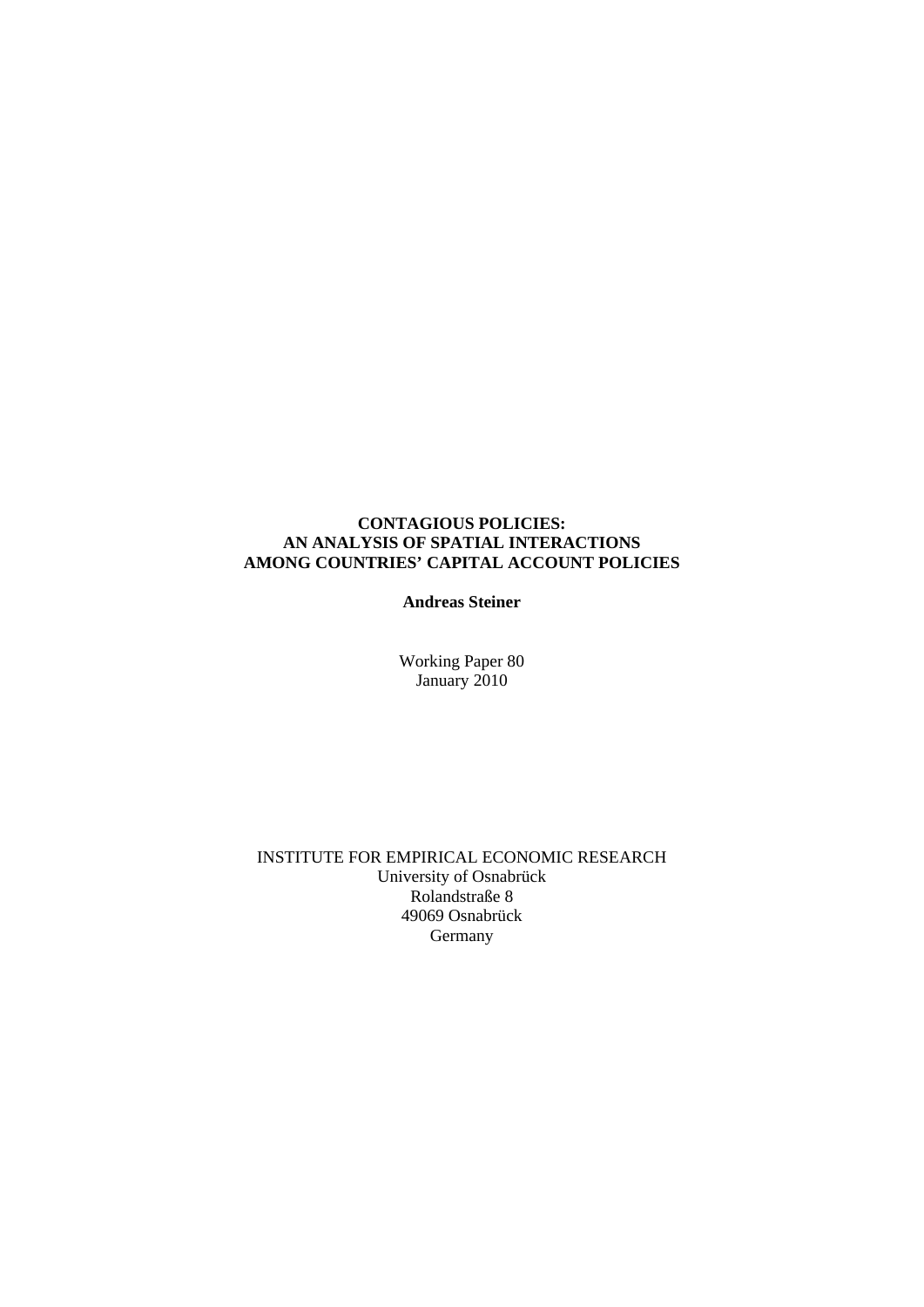## **Contagious Policies:**

# **An Analysis of Spatial Interactions Among Countries' Capital Account Policies**

Andreas Steiner\* January 2010

#### **Abstract**

Countries' capital account policies might be contagious in the sense that domestic policies are driven by other countries' policies. A model of strategic interactions is developed to show that countries' best response to policy changes elsewhere consists in imitating this policy.

Using a spatial econometric model, the hypothesis of policy interactions is tested in a large panel data set. The evidence shows that capital account policies are contemporaneously correlated across countries. Concerning fundamentals, the move to a fixed exchange rate regime and an increase in real world interest rates are correlated with the imposition of capital account restrictions.

**Keywords**: Capital Controls, Strategic Interaction, Panel Data Analysis **JEL Classification:** C23, F21, F3, F42

\* University of Osnabrueck, Institute of Empirical Economic Research, D-49069 Osnabrueck, Germany, e-mail: asteiner@uni-osnabrueck.de. I would like to thank Bertrand Candelon and seminar participants at Maastricht University for helpful comments and suggestions.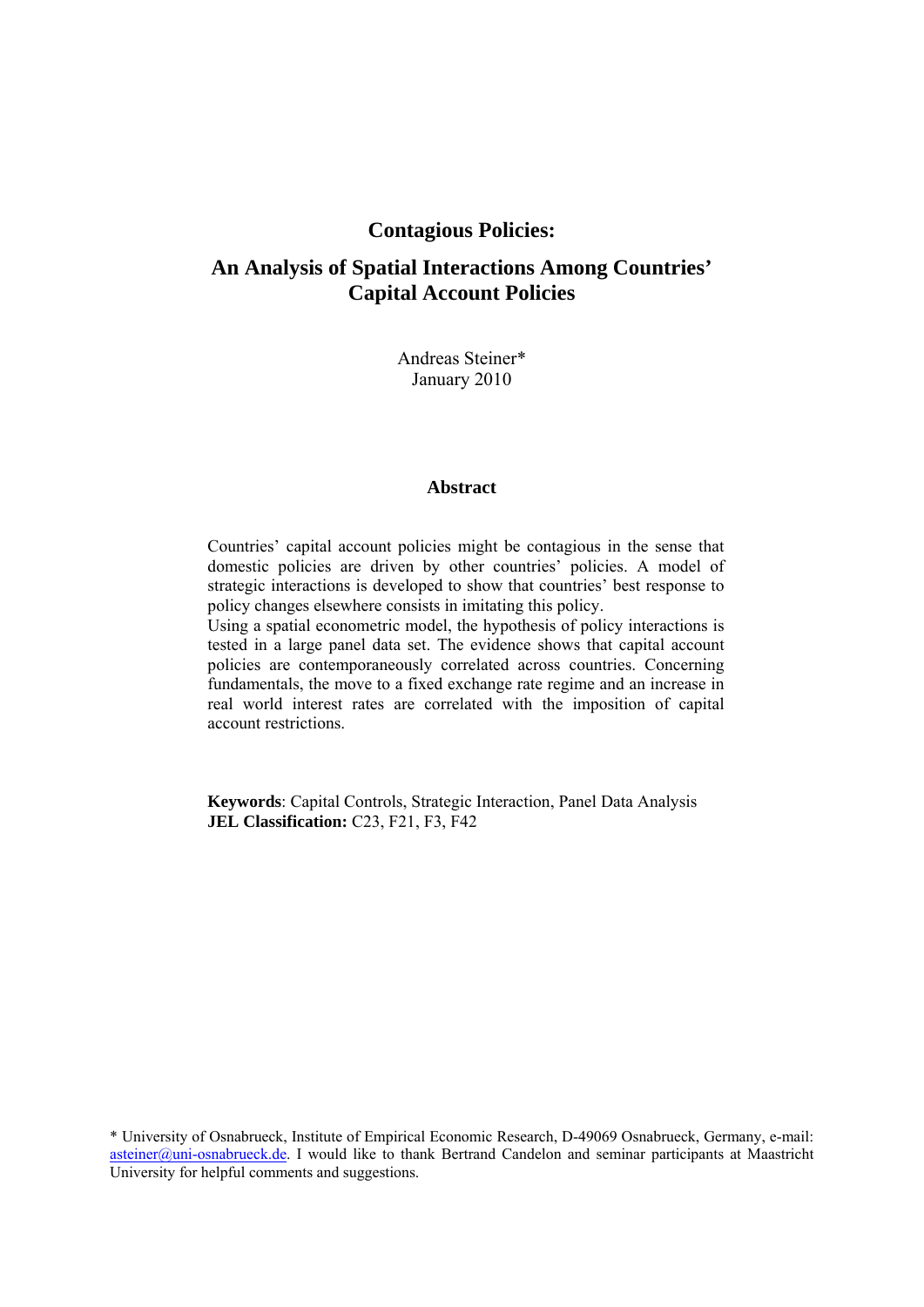#### **1 Introduction**

1

Whether capital may move freely in and out of a country, is a policy decision taken by national governments and central banks. While capital flows may contribute to an efficient allocation of capital both in geographic and intertemporal terms, their volatility and speculative nature have aroused concern: The positive temporary growth effects of capital account liberalization as predicted by the neoclassical growth theory might be offset by the negative effects of recurrent financial instability and crises. Countries' capital account policies have to take these potential costs and benefits into account.

This paper reconsiders the determinants of capital account policy. The existing literature on the causes and consequences of capital account liberalization is extensive.<sup>1</sup> This paper adds to this literature applying two novel approaches: First, it analyses the determinants of policy changes as opposed to policy reversals and, second, focuses on policy interactions among countries.

While other studies have investigated the determinants of capital account liberalization<sup>2</sup> or examined cross-country differences in financial openness, this paper explicitly considers policy changes. Whereas the existing literature examines large and permanent changes in capital account policy, I also include policy changes that are small or temporary. After many countries have liberalised their capital accounts, there is room for policy adjustments: Capital account policy, like the temporary re-imposition of controls, can be used strategically and hence has become an instrument of international economic policy. The paper tries to identify the factors that drive a country's capital account policy.

The existing literature focuses on economic and political characteristics of a country as potential determinants of its capital account policy. While concentrating on country fundamentals, this approach disregards one possibly important factor: Policy spillovers across countries.

<sup>&</sup>lt;sup>1</sup> For surveys of the literature refer to Dooley (1996), Henry (2007) and Kose et al. (2009).

<sup>&</sup>lt;sup>2</sup> Capital account liberalization refers to a discrete policy change from a regime of a closed capital account to one that favours financial integration in the world market. It is usually measured by a binary variable. The analysis of capital account liberalization disregards policy adjustments as long as they do not represent a fundamental policy change.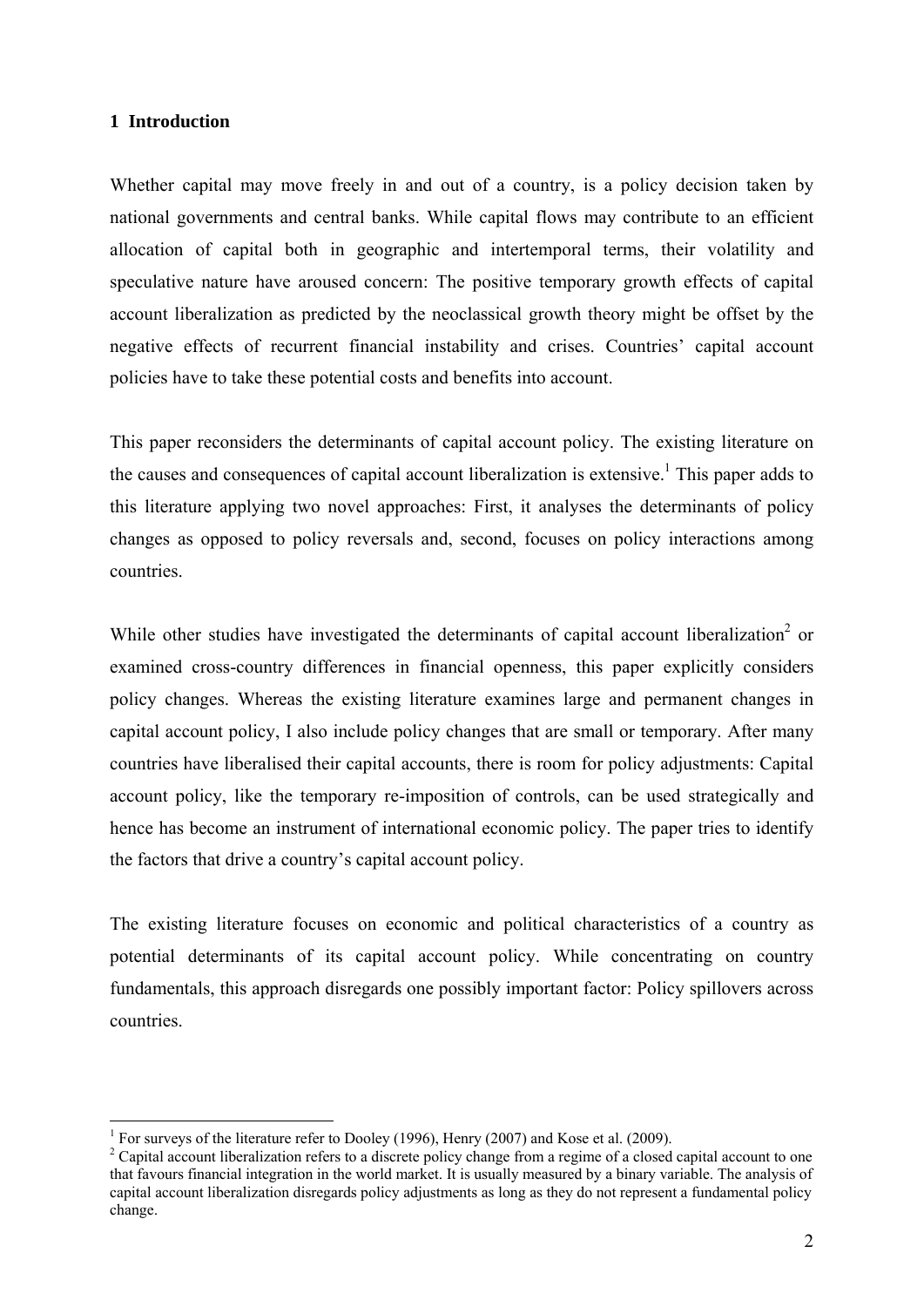Capital account policies might be contagious in the sense that countries copy their neighbours' policies. In the literature on financial crises, contagion is defined as a significant increase in the probability of a crisis conditional on a crisis occurring in another country. Analogously, policies might be driven rather by policy changes in other countries than by domestic fundamentals. In this case, the series of an index of capital account openness would show a significant degree of co-movement across countries, which cannot be explained by fundamental determinants of capital account policy.

The analysis of macroeconomic policy interactions among countries has a long tradition. Whereas the traditional focus is on interactions of countries' monetary, fiscal and trade policies, countries' capital account policies might also be characterised by international linkages. In the case of trade policy, a country's openness is influenced by the policies of trading partners. Since changes in tariffs and barriers to trade are usually the result of bi- or multinational negations – even institutionalised by the  $WTO - a$  country's policy is driven by the general tendency: A country might only agree to liberalise its barriers to trade if its trading partners also do so. Hence, in trade policy the co-movement of policies is a result of the bargaining process. In the case of capital account openness, this co-movement of policies might also be present although for different reasons. Nonetheless, existing empirical studies generally assume that the capital account policy is driven by domestic factors.

To my knowledge there are only two papers that include the notion of policy interactions in their analysis of capital account policies. Leblang (1997) augments the set of domestic determinants of capital controls by a systemic variable that is exogenous to the domestic economy. He assumes that the increasing de facto financial integration raises the cost of capital controls and therefore increases the incentive to liberalize the capital account.<sup>3</sup> The empirical results do not support his hypothesis: Whereas the relationship between de facto and de jure financial openness is insignificant for OECD countries, they are negatively correlated (contrary to the hypothesis) in non-OECD countries. Simmons and Elkins (2004) investigate interdependent state behaviour in discrete shifts between policy regimes. They conclude that capital account liberalization, the decision to move from a closed to an open capital account, is influenced by international economic competition. Models that only consider domestic determinants of policy are misspecified.

1

<sup>&</sup>lt;sup>3</sup> He disregards the fact that de facto financial integration is affected by capital account policy. De facto financial integration is neither systemic nor exogenous to a given country.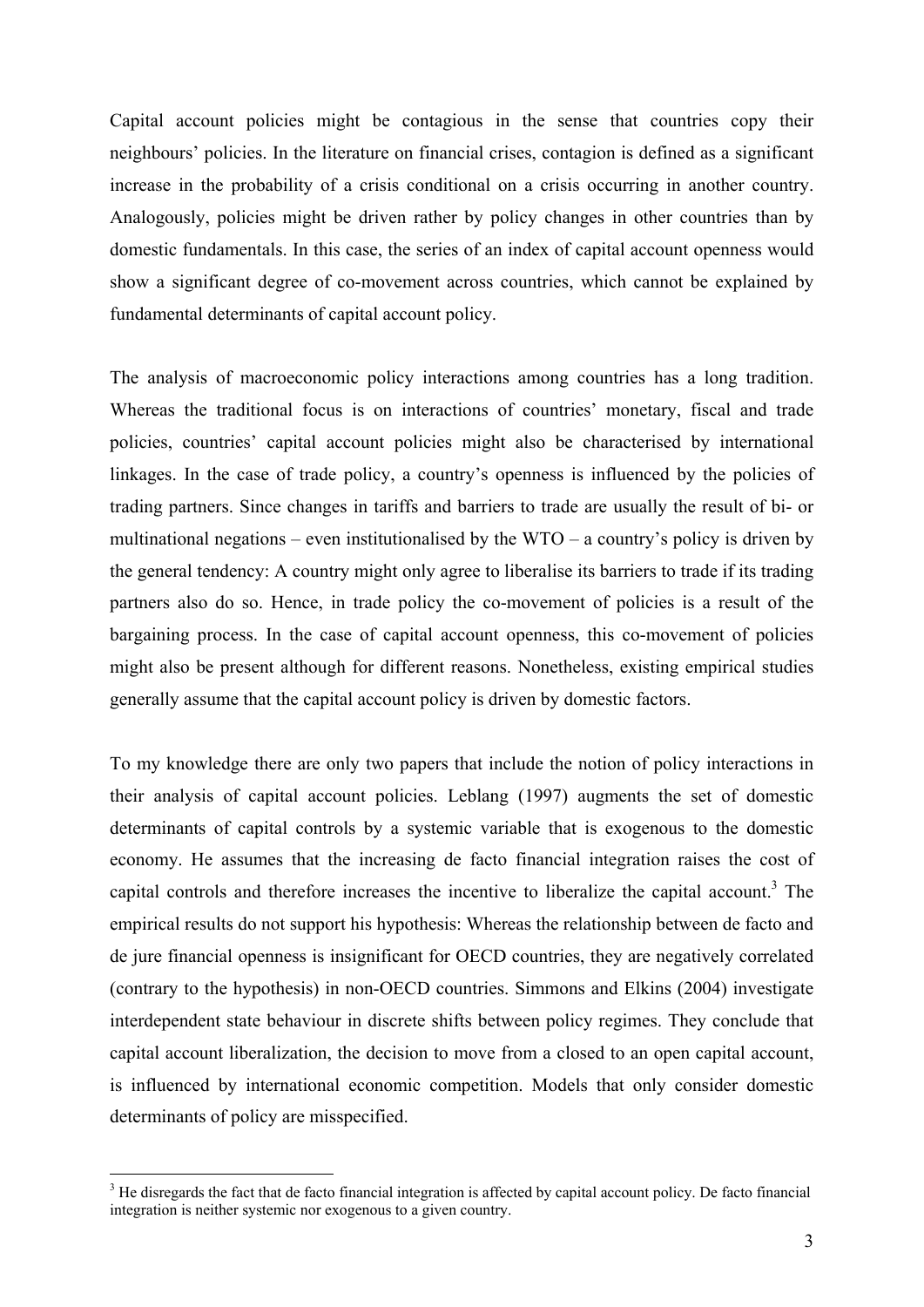Gassebner et al. (2010) use a similar econometric approach to investigate whether economic reforms in one country are influenced by reforms adopted by other countries. They find evidence for the importance of reforms in geographically and culturally proximate countries.

The following analysis restricts its attention on de jure capital account openness since it is driven by policies. De facto capital account openness, which may be measured by the flows or stocks of cross-border capital, is a different concept. De facto capital account openness is expected to depend on the de jure openness to the degree that controls are effective and difficult to evade. Aizenman and Noy (2009) find weak evidence that de jure restrictions on capital flows reduce de facto financial openness. Dooley (1996) concludes that controls have been effective in sustaining yield differentials between domestic and foreign investments.

This paper is organised as follows: Section 2 describes possible interactions among countries' capital account policies. To motivate the empirical work, section 3 develops a game-theoretic model of countries' best response to capital account policies in other countries. Section 4 presents the econometric methodology. Section 5 discusses the empirical results and the final section concludes.

## **2 Contagious capital account policy**

Capital account policy is usually regarded as being driven by domestic factors, economic and political ones. However, there are several reasons why domestic capital account policy might be affected by neighbouring countries' policies. The interaction among countries might have three different causes: economic competition, signalling externalities and information diffusion.

*Economic competition*: If a country dismantles capital controls, it reduces the cost imposed on foreigners who invest domestically. Their net-of-tax return rises. As a result the country attracts capital inflows whose counterpart are capital outflows in countries, which have become less attractive investment places due to the other country's policy. Capital outflows will especially be notable in countries of the same geographic region since empirical studies have shown that international investors allocate capital to regions rather than specific countries. As a result, a neighbouring country that wants to prevent capital outflows has to copy its neighbour's policy and liberalise its capital account as well.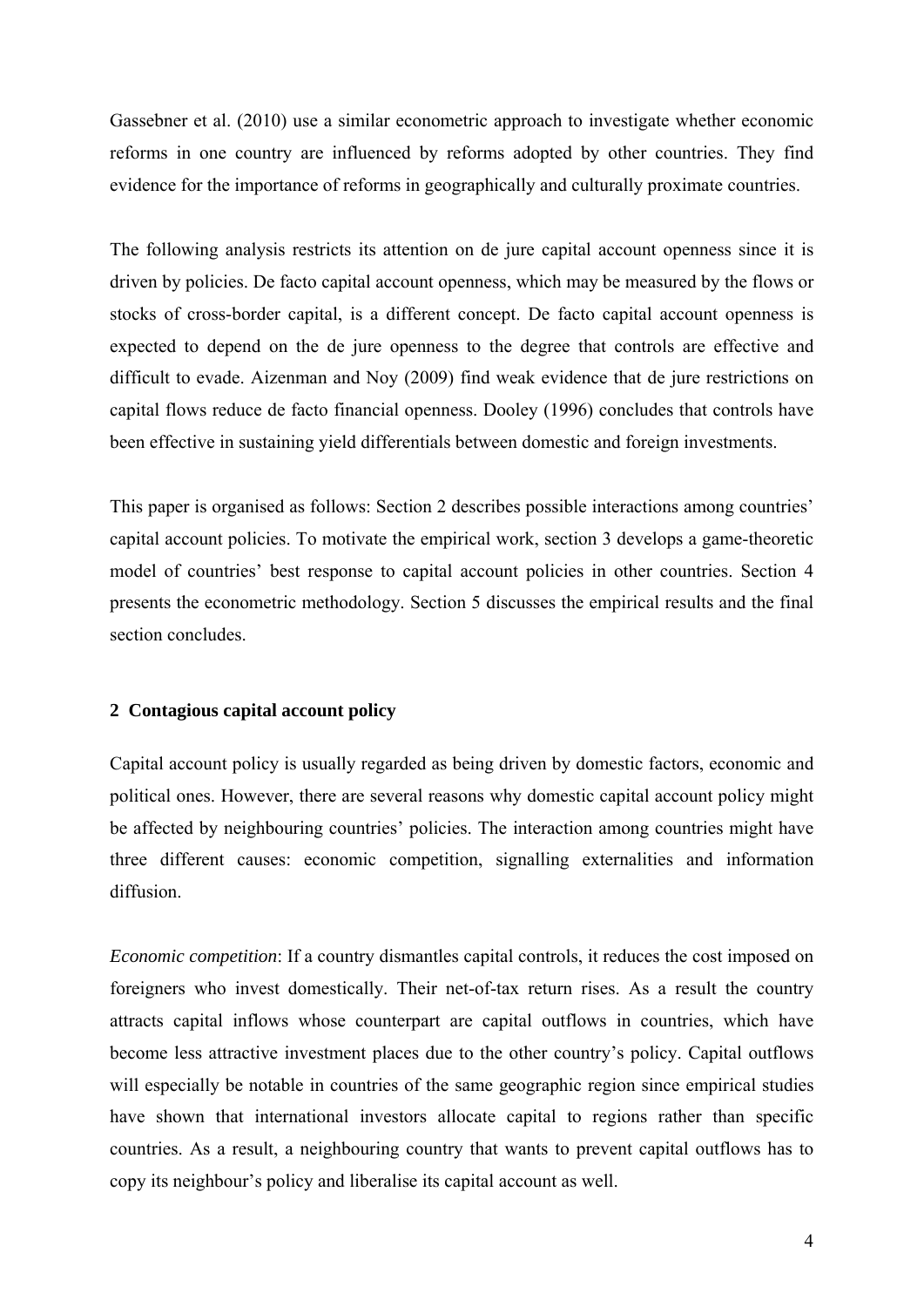If a country raises capital controls, this reduces foreign investors' net return and leads to a reallocation of capital to other countries. Hence, countries benefit from the imposition of controls elsewhere.

*Signalling externalities*: The use of capital controls might also produce negative externalities: Their imposition might be interpreted as a signal of worsening fundamentals. The country fears a speculative attack and therefore impedes capital outflows. Neighbouring countries might be affected by this policy by various channels: First, investors might again consider the region as a sum and assume that fundamentals in the neighbouring countries have worsened, too. Therefore, they withdraw their capital from neighbouring countries. Second, even if fundamentals are independent between countries, investors might fear that a currency crisis in the centre country spreads to neighbouring countries due to contagion. As a result, they will also withdraw their capital. Third, investors might fear that the country fears that investors withdraw their capital because of the two points made before. Therefore, investors expect the country to impose capital controls. In consequence, investors try to withdraw their capital before the country prohibits capital repatriation. All three points indicate that the imposition of capital controls in one country induces capital outflows in the other country. The country may prevent this capital outflow by a simultaneous imposition of capital controls. Hence, investors' expectations regarding capital account policy might become self-fulfilling. This strain of argumentation shows that contagious crises might lead to contagion in policies.

*Information diffusion*: The use of a certain capital account policy – i.e. the introduction of capital outflow controls – provides information of its effects and potential benefits for other countries (demonstration effect). Countries learn from a successful policy implementation elsewhere. A positive experience with a policy leads to a re-examination of this policy tool in other countries.

If other countries recently changed their capital account policy, a government can more easily justify an equal adjustment of its policy and enforce this policy against the pressures of interest groups. When neighbours relax capital controls it becomes harder to justify them politically and economically.

All these arguments point to the fact that capital account policies cannot be considered independently from other countries' policies. Besides domestic factors, there is a role for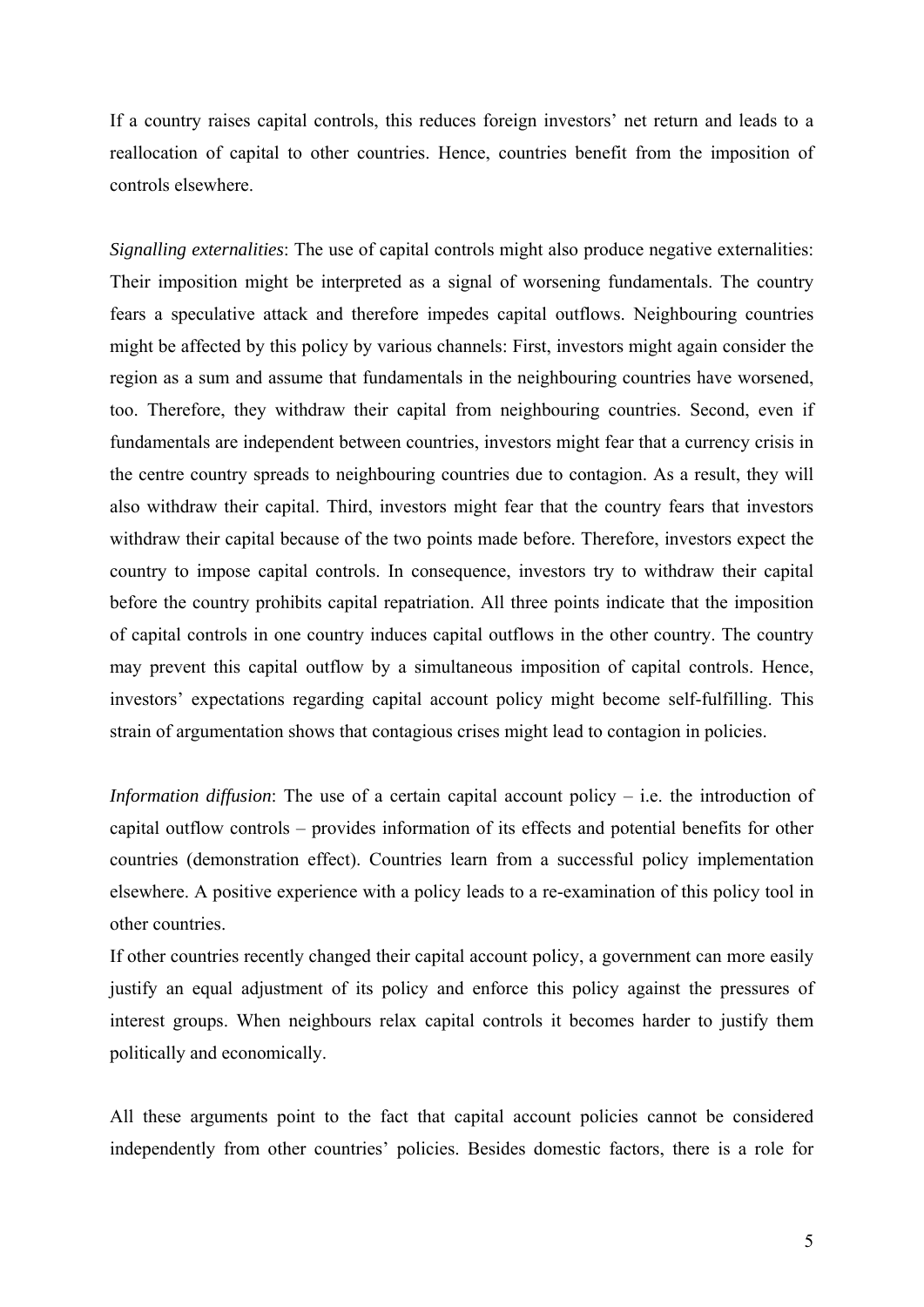international interdependencies. As described above, interdependencies might be the result of economic competition, signalling effects and information diffusion.

#### *Resource flow model*

This strategic interaction among countries can be modelled in the framework of a resource flow model (see Brueckner 2003). In this model, a country is affected by the amount of a resource that is employed within its borders. While the global level of this resource is given, its distribution between different countries depends on the policy choices of all countries. Hence, a country chooses the level of a decision variable  $z_i$  but it is also indirectly affected by the decisions in other countries, z-i.

This model has been applied to international corporate tax competition, both theoretically and empirically (see Brueckner and Saavedra 2001 and Devereux et al. 2008).<sup>4</sup> Since capital controls decrease the expected return of foreigners' domestic investment, they can be considered as an indirect form of taxation.<sup>5</sup> Consequently, the model can directly be applied to countries' choices with regard to their capital account policy.

Assume that country i's objective function  $\tilde{V}$  is given by:

$$
\widetilde{V}(z_i, s_i, X_i) \tag{1}
$$

where  $s_i$  is the level of domestic assets held by foreigners and  $X_i$  is a vector of characteristics of country i, on which preferences depend. The level of foreign investment depends on the capital account policy of all countries as well as on characteristics of the domestic economy:

$$
s_i = H(z_i, z_{-i}, X_i) \tag{2}
$$

Xi contains economic variables like corporate tax rates and the domestic return on capital as well as institutional variables like political stability and corruption. After substituting (2) into (1), the reduced form of the model can be written as:

This literature usually finds evidence for interactions among different countries' tax rates, although a race to the bottom cannot be confirmed. The strength of these interactions depends positively on a country's degree of financial openness. Devereux et al. (2008) find evidence that capital account liberalization in OECD countries has increased strategic interactions in taxsetting. The removal of capital controls is associated with a decrease of domestic corporate tax rates.

<sup>&</sup>lt;sup>5</sup> Capital controls are basically a form of taxation. They differ from conventional taxes since they are only levied on cross-border investment, namely domestic investment of foreigners or the investment of domestic citizens abroad.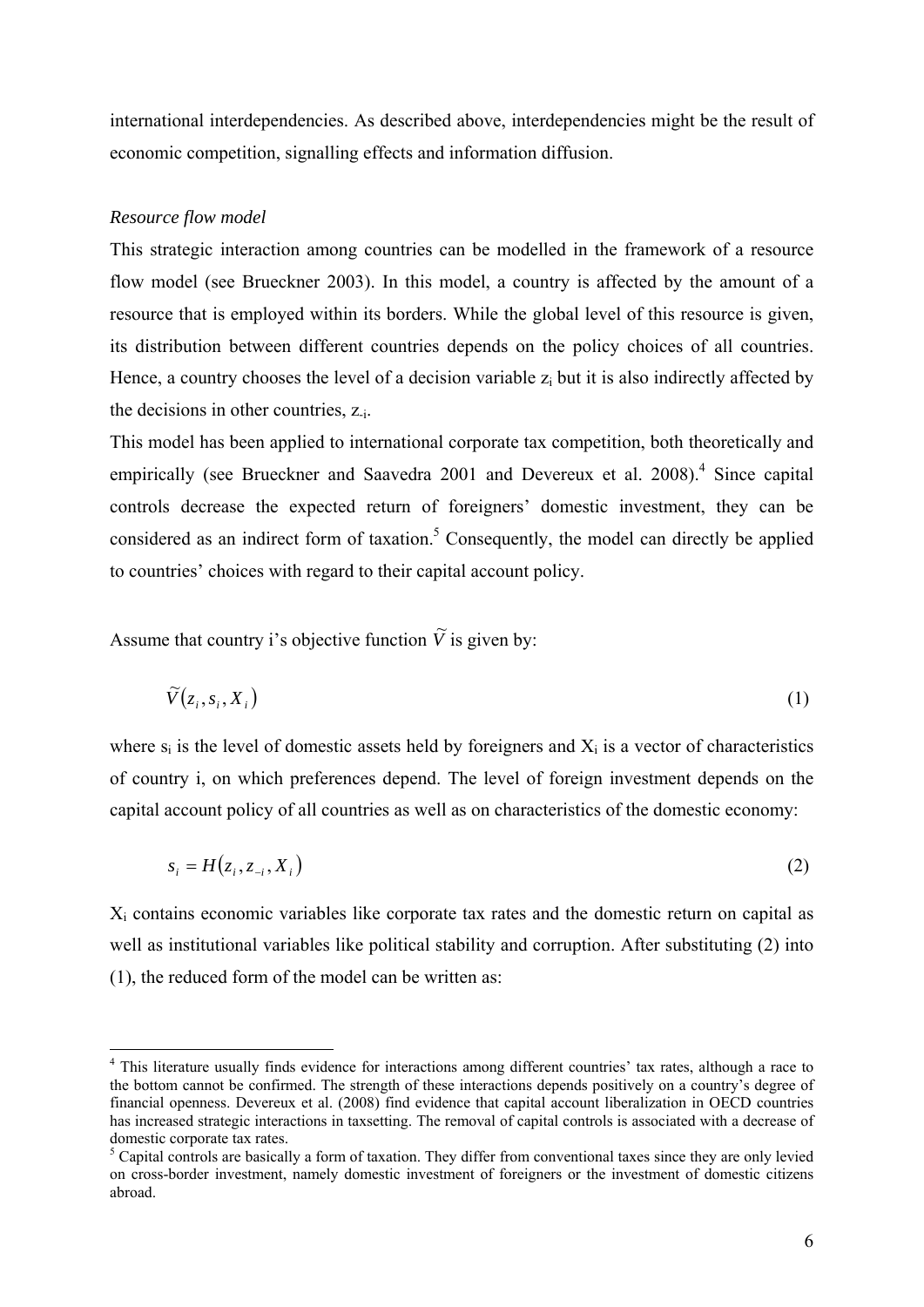$$
V(z_i, z_{-i}, X_i) \tag{3}
$$

This objective function is maximised by choice of  $z_i$  resulting in a reaction function of the form

$$
z_i = R(z_{-i}, X_i) \tag{4}
$$

Hence, the capital account policy of country i depends on its characteristics  $X_i$  and on the capital account policy in the rest of the world. In this general form, the slope of the reaction function can take either sign.

What are the consequences of changes in other countries' capital account policy? Let us assume that in the status quo world capital is distributed across countries such that its net return is equalised. Moreover,  $z_i$  has been chosen such that country i's objective function is maximised.

There are two channels through which the choice of  $z_i$  affects domestic welfare: First, the capital account policy determines the amount of foreign capital within the domestic economy. A unilateral removal of capital controls leads to a higher level of capital per worker. This increases labour productivity and consequently labour income. The growth rate of output increases temporarily. Capital account restrictions, in turn, decrease the return on domestic capital and render investment projects inefficient that would be profitable without capital account restrictions.<sup>6</sup> The relationship between capital account policy and the allocation of world capital is formally illustrated in Appendix A. Second, capital account restrictions increase a country's monetary policy autonomy under fixed and managed exchange rates. They may reduce exchange rate volatility and reduce the risk of sudden capital flight, which might result in a currency crisis. Currency crises, in turn, usually reduce the growth rate of output.

In sum, there is a trade-off between output growth and the reduction of output volatility. Countries that maximise their utility choose an optimal combination of the level of output and output stability.

It is worth noting that the net return of capital invested abroad depends on the entire vector of z: If one country imposes capital controls, the net return of capital falls in all countries. Hence, investment projects that so far have not been profitable in countries  $j\neq i$ , become attractive for foreign capital. Capital leaves the country that raised controls and is redirected

1

 $<sup>6</sup>$  It is assumed that the imposition of capital controls raises domestic interest rates. That is to say, the loss of</sup> capital inflows is not totally substituted by an increase of domestic savings.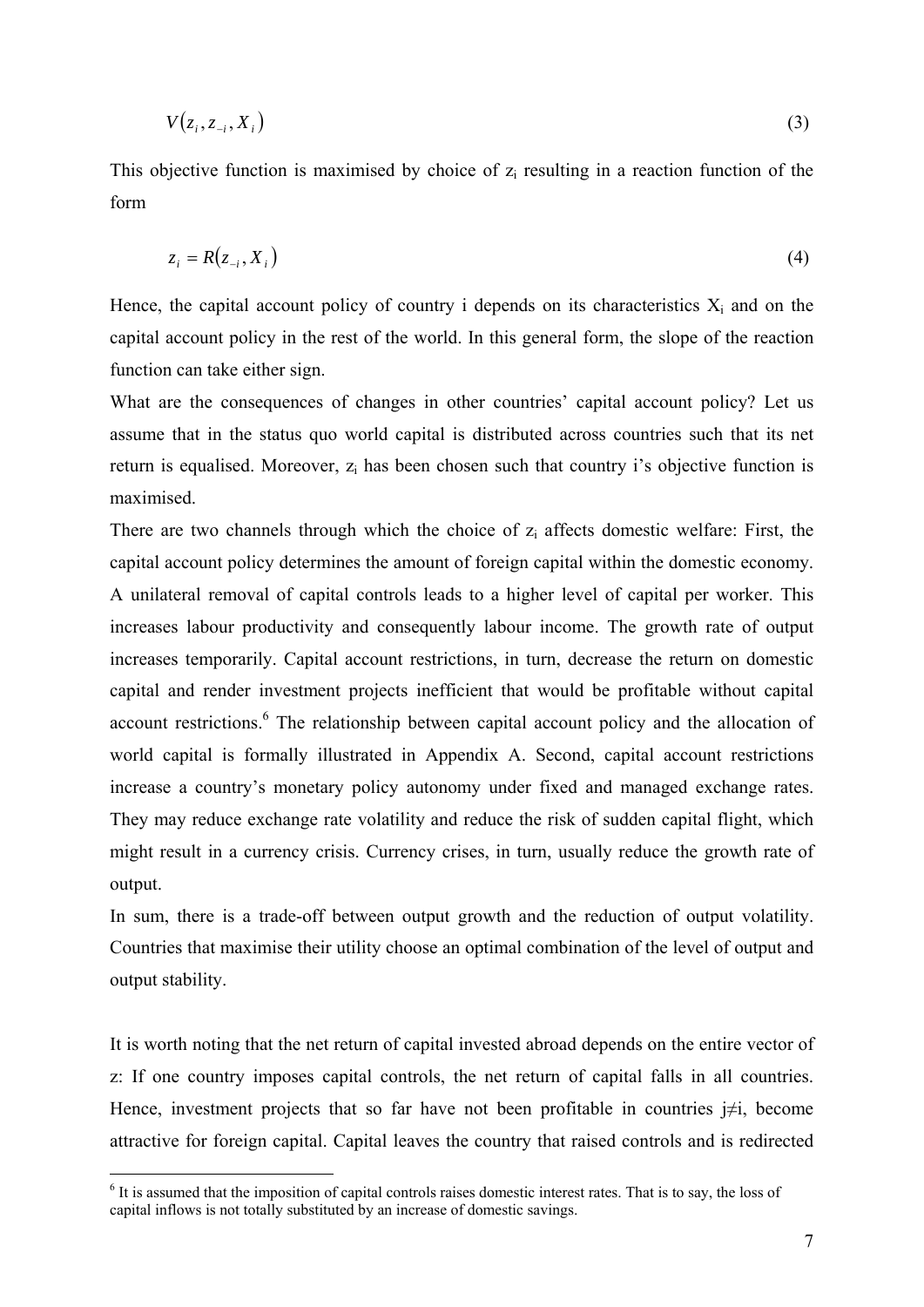to the remaining countries. Labour productivity increases in these countries. As a consequence, raising capital controls has a positive externality for the rest of the world.

Are these theoretical considerations with respect to the influence of capital account openness on the level of output supported by empirical findings? Bekaert et al. (2005) report empirical evidence that the growth rate of per capita output increases after capital account liberalization. With respect to the relationship between capital account openness and the likelihood of currency crises the findings are ambiguous. While some studies claim that controls increase the risk of currency crises (Bordo et al. 2001; Leblang 2003; Glick and Hutchison 2005), others find financial liberalization to be positively associated with the occurrence of currency crises (Kaminsky and Reinhart 1999; Demirguc-Kunt and Detragiache 1998). The latter emphasise an indirect transmission channel: Financial liberalization increases the probability of banking crises, which, in turn, are positively correlated with currency crises (twin crises).

Countries compete for capital with members of their peer group, namely countries with similar characteristics with respect to country risk, financial development and the level of income. The fact that the process of global capital account liberalization has seen two waves, first in industrial countries (late 1970s and early 1980s) and later in developing countries (late 1980s and early 1990s) is consistent with our theory. Policy interactions primarily take place between countries that are considered similar with respect to investment conditions. Moreover, our theory explains both, the observation of a general trend and the difference in timing for the two country groups.

### **3 A game-theoretic model of strategic interactions: growth versus crises**

Given these theoretical considerations with respect to policy spillovers across countries, I present a simple model of these strategic interactions. It is assumed that there exist two groups of countries: In the first group capital is relatively abundant and in the other capital is relatively scarce. Since the marginal productivity of capital is relatively high in the latter group, capital flows to these countries.

The strategic interactions affect the group of recipient countries. They compete for the capital of the capital-abundant region. The model examines the interaction between two countries of the inflow group, a domestic country and a foreign country. They can influence the amount of capital inflows by their capital account policy. Foreign variables are denoted by an asterisk.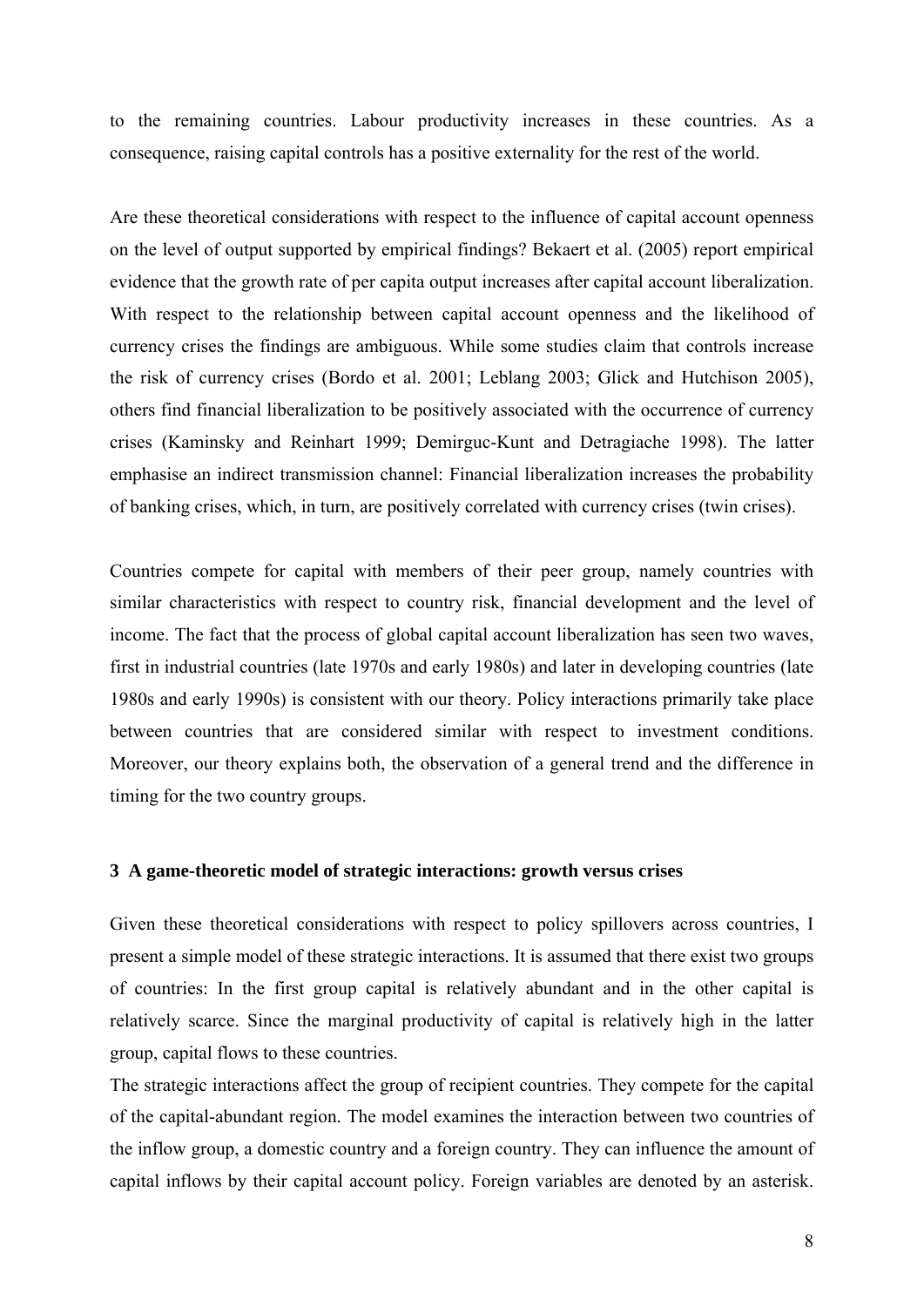All equations are stated from the perspective of the domestic country. Since countries are assumed to be symmetric, one gets the corresponding equation for the foreign country by putting an asterisk on domestic variables and vice versa.

Assume that governments face the following loss function:

$$
L = \left(y - y^*\right)^2\tag{5}
$$

where y represents output and  $y^*$  its target value.  $y^*$  may be considered as the maximum value of output that is attained if all other potential recipients of capital flows have closed capital accounts. As a consequence, the entire capital flow from the capital-abundant region is invested in the country under consideration. This implies that  $y \le y^*$ . *y*<sup>\*</sup> corresponds to the state without currency crisis. If all other potential recipients of capital flows are closed, a sudden capital flight is less probable since a reallocation of capital to other countries is not possible. Since I want to focus on the effect of capital account policy, all other determinants of output are assumed to be pre-determined.

Output is affected by capital account openness through two channels, a direct and an indirect one: First, more open economies are expected to attract more capital, which increases output. Analogically, the more open the foreign country, the more international capital it withdraws from the domestic economy:

$$
y = \rho_1 z + \rho_2 z^* + \rho_3 x_1 \tag{6}
$$

where our policy variable z is an index of financial openness with higher values indicating a higher degree of openness.  $x_1$  are country characteristics that affect output. The  $\rho$ 's are coefficients which are assumed to be pre-determined. If financial openness increases growth,  $p_1$ >0. If the foreign country opens its capital account, the world net capital return rises and capital leaves the domestic country ( $\rho_2$ <0). The other determinants x<sub>1</sub> are defined such that higher values increase growth  $(\rho_3>0)$ .

The second channel, through which capital account openness affects growth, is an indirect one: Financial openness is expected to be positively associated with the probability of a currency crisis, which, in turn, affects economic growth:

$$
\theta = \delta_1 z + \delta_2 \Delta z + \delta_3 \Delta z^* + \delta_4 x_2 \tag{7}
$$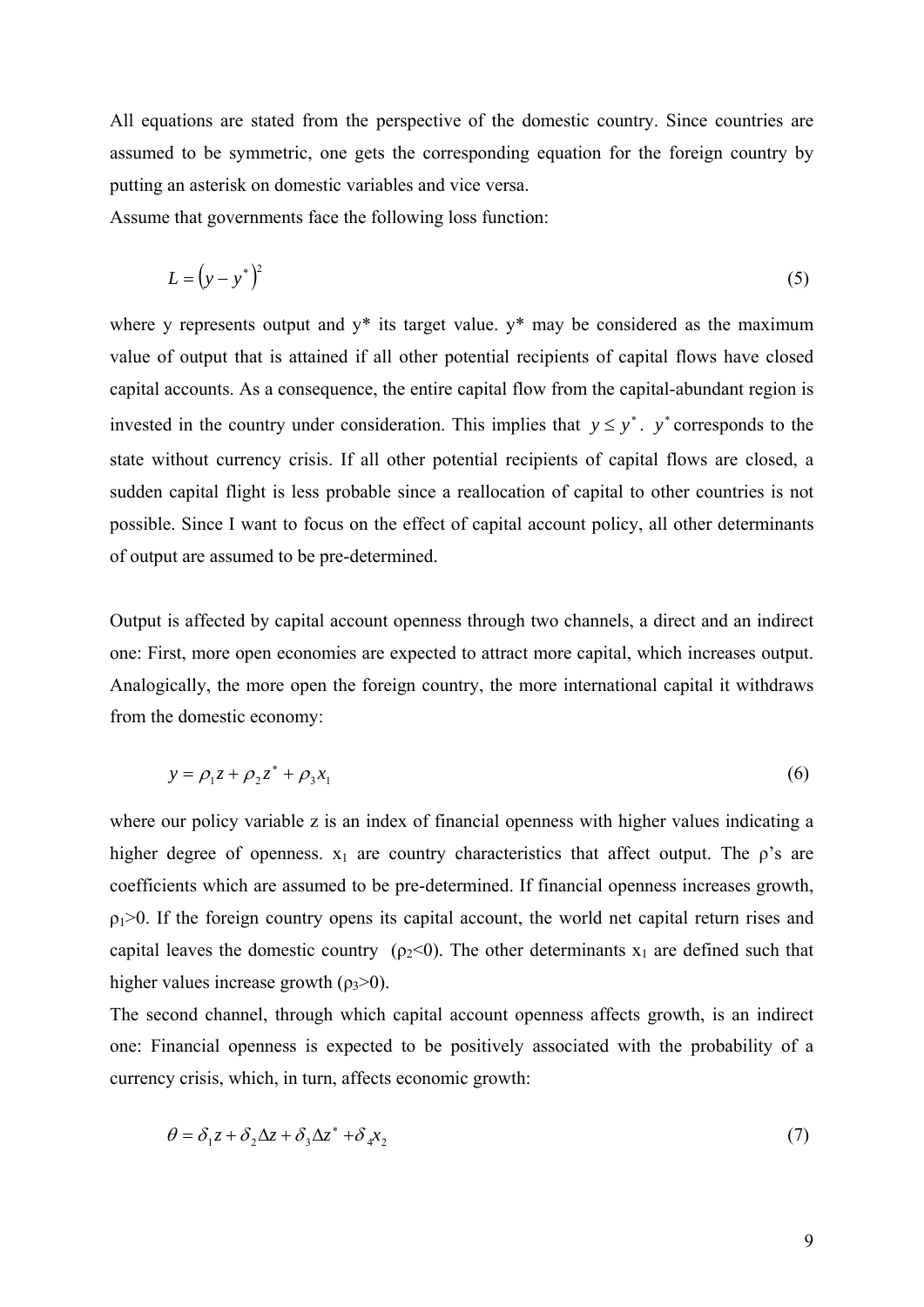where  $\theta$  denotes the probability of a currency crisis with  $0 \le \theta \le 1$ . Financially more open economies are more likely to suffer from a crisis  $(\delta_1>0)$ . Moreover, changes in capital account policy  $(\Delta z)$  may be regarded as a signal that induces investors to re-examine their investment choices. If a decrease in capital account openness is interpreted as a signal for an ensuing crisis,  $\delta_2$  is negative. Accordingly, if the foreign country decreases its capital account openness, investors might fear that the whole region will be affected by a contagious crisis  $(\delta_3 \le 0)$ .  $x_2$  is a vector of other factors that determine the probability of a currency crisis. These variables are assumed to be independent of the policy choice z.

After combining (6) and (7) and assuming that the output cost of a financial crisis is  $C^7$ , expected output is determined by the following expression:

$$
y = \rho_1 z + \rho_2 z^* + \rho_3 x_1 + \theta \cdot C \tag{8}
$$

We now derive the reaction function for the domestic country. Substituting the constraints  $(8)$ in the loss function (5) and minimizing the loss function with respect to the country's policy choice z, yields the following reaction function:

$$
z = -\frac{1}{\rho_1 + (\delta_1 + \delta_2)C} \cdot (\rho_2 z^* + \rho_3 x_1 + (\delta_2 z_{-1} + \delta_3 (z^* - z_{-1}^*) + \delta_4 x_2) \cdot C)
$$
(9)

To simplify this expression, a term A is created that contains the constants. The reaction function then can be expressed as:

$$
z = -\frac{\rho_2 + \delta_3 \cdot C}{\rho_1 + (\delta_1 + \delta_2)C} \cdot z^* - A \tag{9'}
$$

The second order condition for a minimum of the loss function implies that  $\rho_1 > -(\delta_1 + \delta_2)C$ which means that the overall effect of financial openness on growth is positive, since the direct output effect dominates the output-reducing effect of crises. This assumption is in line with empirical findings (Rancière et al. 2006).

The reaction function illustrates how the capital account policy of the domestic country depends on the foreign country's policy. Given our assumptions concerning the signs of the

<sup>&</sup>lt;sup>7</sup> While a fully-fledged financial crisis is assumed to depress output directly, the probability of a crisis and the level of output are negatively associated through the foreign investment channel: Foreign investors require a rate of return that equals the world interest rate plus a country-specific risk premium. The risk premium increases in the probability of a crisis. This implies that risky countries have to pay a higher rate of return, which, in turn, means that the number of profitable investment projects decreases in the risk premium.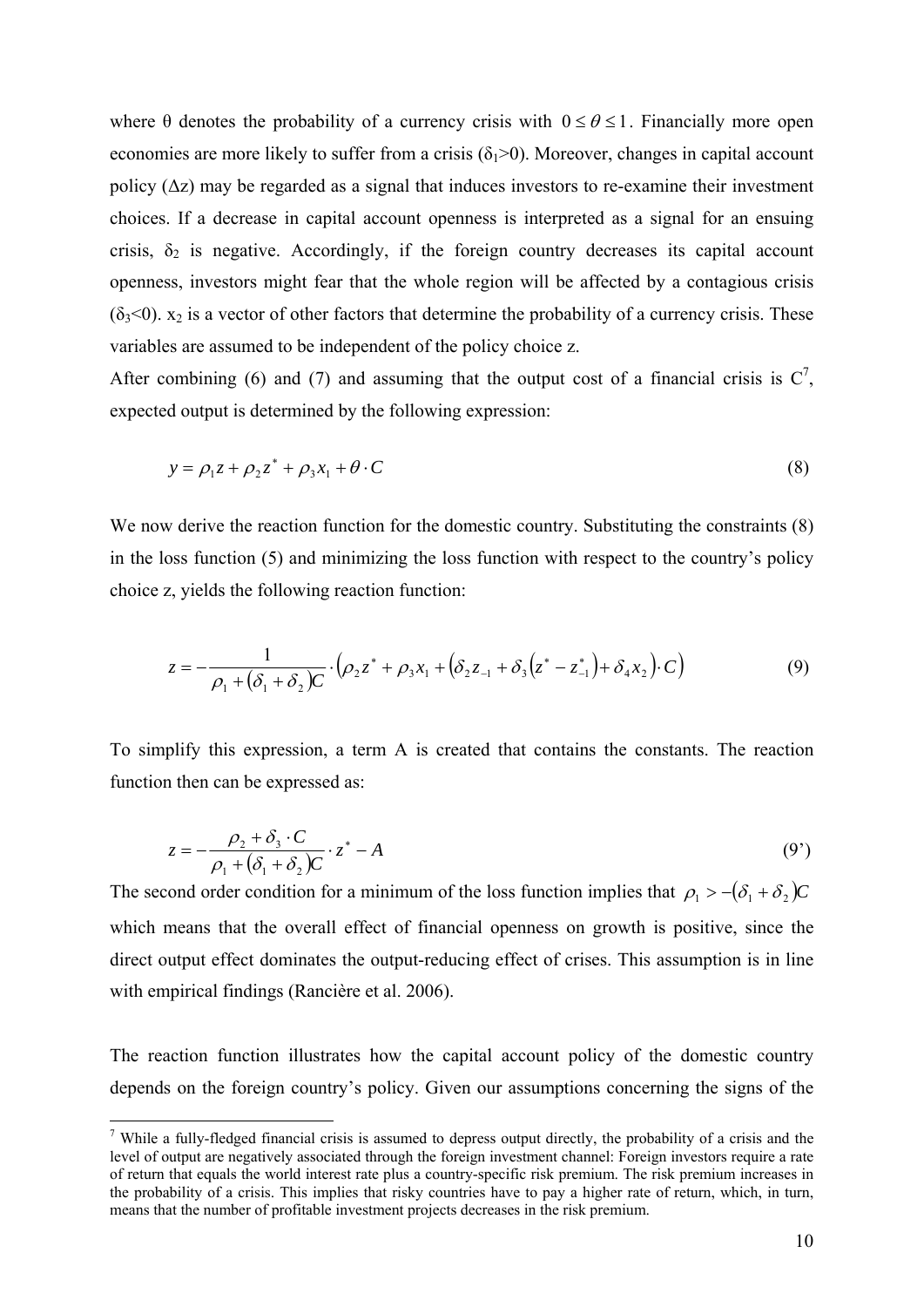coefficients, the policies are positively related: If one country liberalises its capital account, the other country's best response is to follow this policy and to remove controls as well. If one country raises capital controls, the other country's best response is to imitate this policy. These reaction functions are depicted in Figure 1. Their intersection is the non-cooperative Nash solution.

Assume that the reaction function of the foreign country changes such that for each policy z a larger value z\* is chosen. This might be induced by a change in the other determinants of output  $(x_1)$  that increases output. As a consequence, A decreases and the reaction function moves upward. The new Nash equilibrium is characterised by both, a higher value of z and a higher value of  $z^*$ . This illustrates the case of policy contagion: If a change in fundamentals induces one country to open its capital account, the other country's best response consists in copying this policy even though domestic conditions have not changed.

#### **4 Empirical strategy**

The following section sets the foundations for the empirical analysis: It describes the data set, presents the standard control variables and explains the econometric approach

### **4.1 Data**

The empirical analysis is carried out on the basis of a pooled data set of cross-country and time-series observations. It contains annual data from 1970 to 2007 for 160 countries. Since data for several explanatory variables are missing for some countries, the number of countries used in the econometric analysis depends on the particular specification and is indicated in the respective tables. With a few exceptions data are taken from the International Financial Statistics of the IMF and the World Development Indicators of the World Bank. A detailed description of the sample and data sources can be found in the appendices B and C.

#### **4.2 Measures of capital account policy**

Capital account openness may be limited by legal restrictions. These include direct controls on capital inflows and capital outflows, quantitative limits and prohibitions. Multiple exchange rate systems and the taxation of capital flows are forms of indirect capital controls. Most indices of de jure capital account openness are based on the information provided in the IMF's Annual Report on Exchange Arrangements and Exchange Restrictions (AREAER). It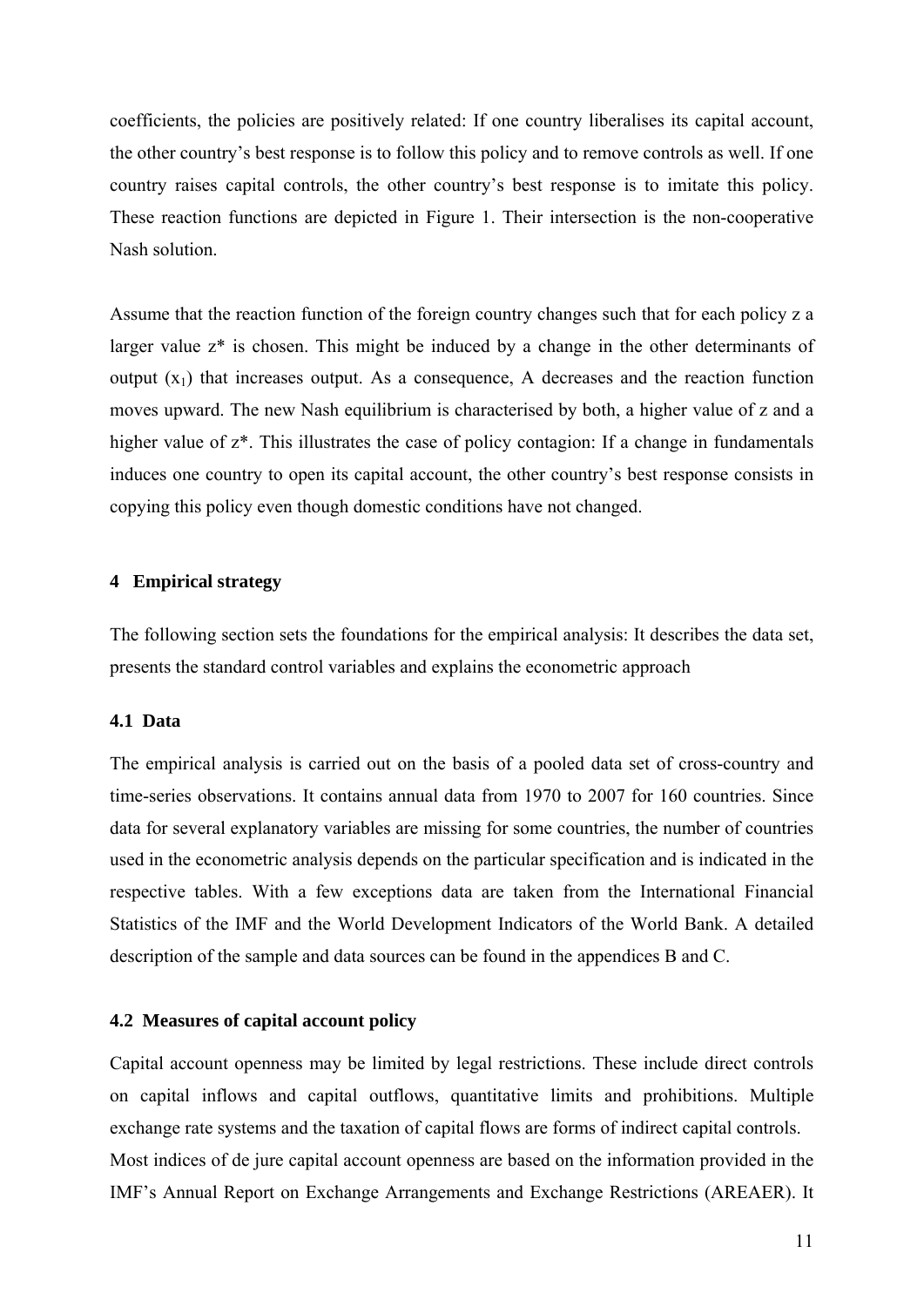offers a binary variable that informs about the existence of controls in different categories of restrictions.<sup>8</sup>

An index of capital account openness that is based on this information was developed by Chinn and Ito (2002, 2006). It embodies four binary dummy variables on restrictions on international financial transactions, namely the presence of multiple exchange rates, restrictions on current account transactions, restrictions on capital account transactions and the requirement of the surrender of export proceeds. The index value is given by the first principal component of these four dummy variables. Higher values indicate that countries are more open to cross-border financial transactions.

An alternative index of de jure capital account openness is provided by Edwards (2007). He combines the information of the indices of Quinn (2003) and Mody and Murshid (2005), which are based on data from the IMF. Country-specific information is used to revise and refine the index. The index is scaled over the range from zero to one hundred where a score of one hundred is equivalent to free capital mobility. Since the index provides data only until the year 2000, regressions including the index cover a reduced period ending in 2000.

## **4.3 Control variables**

1

In the following section the control variables are presented. The selection of these potential determinants of capital account policy is guided by previous empirical studies in this area (e.g. Leblang 1997; Brune et al. 2001; Glick and Hutchison 2005).

*Development*: The literature on the timing of capital account liberalization emphasises that a developed banking system, prudential regulation and sound institutions are prerequisites for countries being able to benefit from large capital flows (see for example McKinnon 1993; Edwards 1984). These institutional conditions generally depend on the level of development of a country, for which GDP per capita is a proxy. It is therefore expected that countries with a higher GDP per capita are associated with a more open capital account.

*Trade openness*: Trade openness and capital account openness are expected to affect each other positively for various reasons. First, ideological beliefs might foster the integration of a

<sup>8</sup> The data set also has some shortcomings. It neither provides information about the intensity of controls – are limits binding? – nor about their effectiveness and enforcement. Moreover, these variables are too aggregated. For example, they do not distinguish between controls on capital inflows and controls on capital outflows.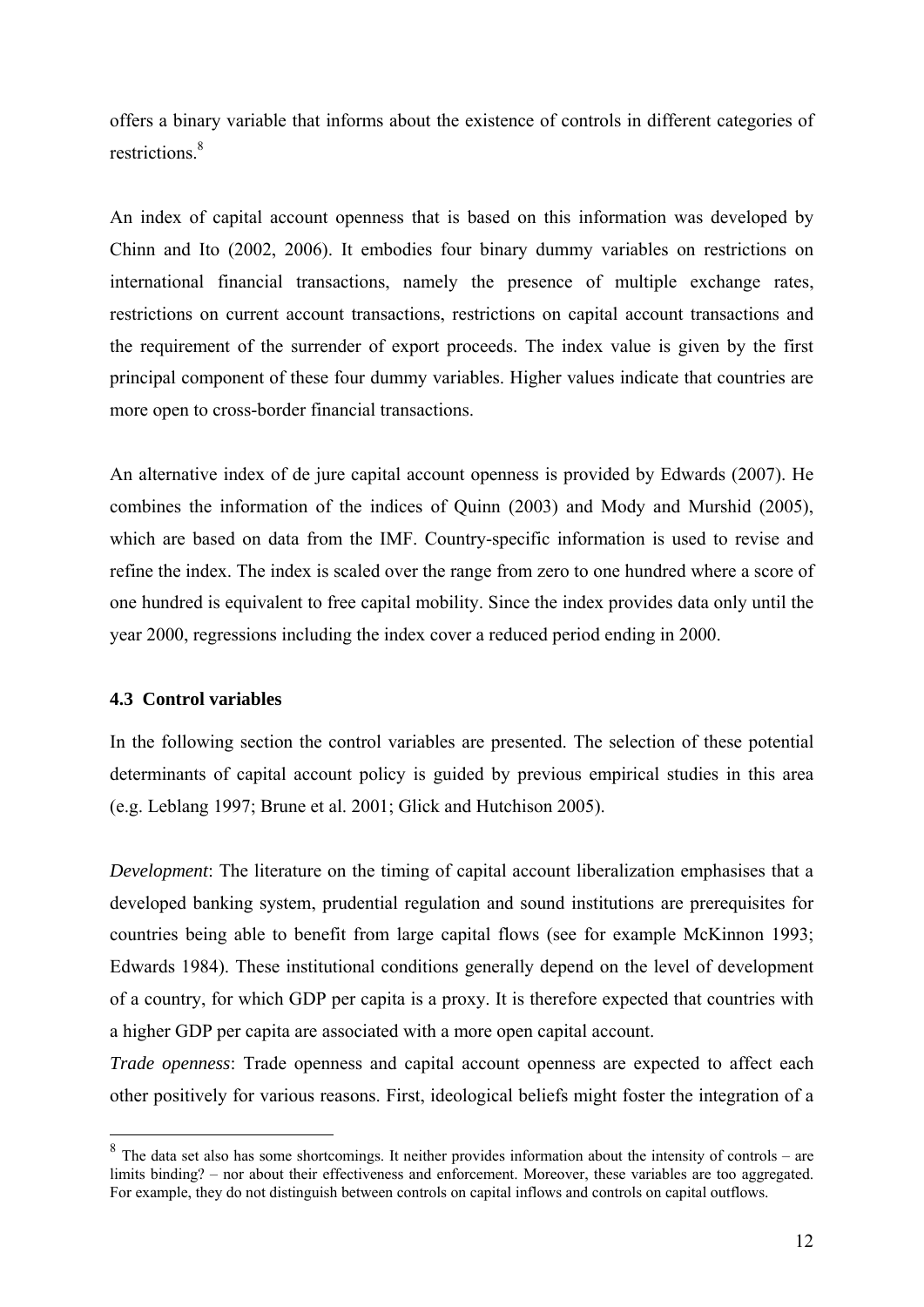country in the world economy with respect to both flows of goods and flows of capital. Second, countries that are open to trade are characterised by temporary deficits and surpluses in their current account. They depend on capital flows that finance this imbalance in trade flows. Finally, the benefits of an open capital account fall disproportionately on those engaged in international trade. Hence, countries with a relatively large sector for tradables possess a stronger interest group in favour of capital account liberalization.

*Government size*: The relative size of government might affect a government's position towards financial openness. The larger government expenditures, the stronger the incentive to restrict capital flows in order to secure sufficient government revenues. Various authors point out that rent-seeking activities, which might increase in the relative size of the government, explain the resistance to opening the economy (Alesina et al. 1994; Leblang 1997). In the empirical analysis relative government size is measured by government consumption relative to GDP.

*Trade imbalance*: The balance of the current account relative to GDP is an additional factor that influences capital account policy. Large current account deficits imply that the country accumulates external debt. Capital controls might be used to limit these deficits.

*Exchange rate regime*: According to the policy trilemma, the objectives of exchange rate stability, monetary independence and capital mobility are mutually inconsistent. Only two out of these three possible objectives can be attained jointly. Capital controls are a means of resolving this policy trilemma: By restricting capital mobility, they allow a country to pursue an independent monetary policy under a fixed exchange rate system. If the domestic currency comes under pressure, the exchange rate peg may be defended by restrictions on cross-border capital flows, which limit the scope for speculation. Therefore, countries with fixed exchange rate regimes are less likely to remove capital controls.

Besides these macroeconomic variables, political factors might also determine a country's capital account policy.

*Type of rule*: Democracies are more likely to open their capital account: Autocracies tend to maximize their power over the domestic economy by insulating it from external market forces. Democracies are generally characterised by fewer restrictions.

*Freedom*: Countries that are characterised by a high degree of political and economic freedom, are more likely to allow the free movement of capital.

*World interest rate*: Low real interest rates imply that the incentives to invest abroad are weak, whereas capital inflows might be larger. In such an environment, capital outflow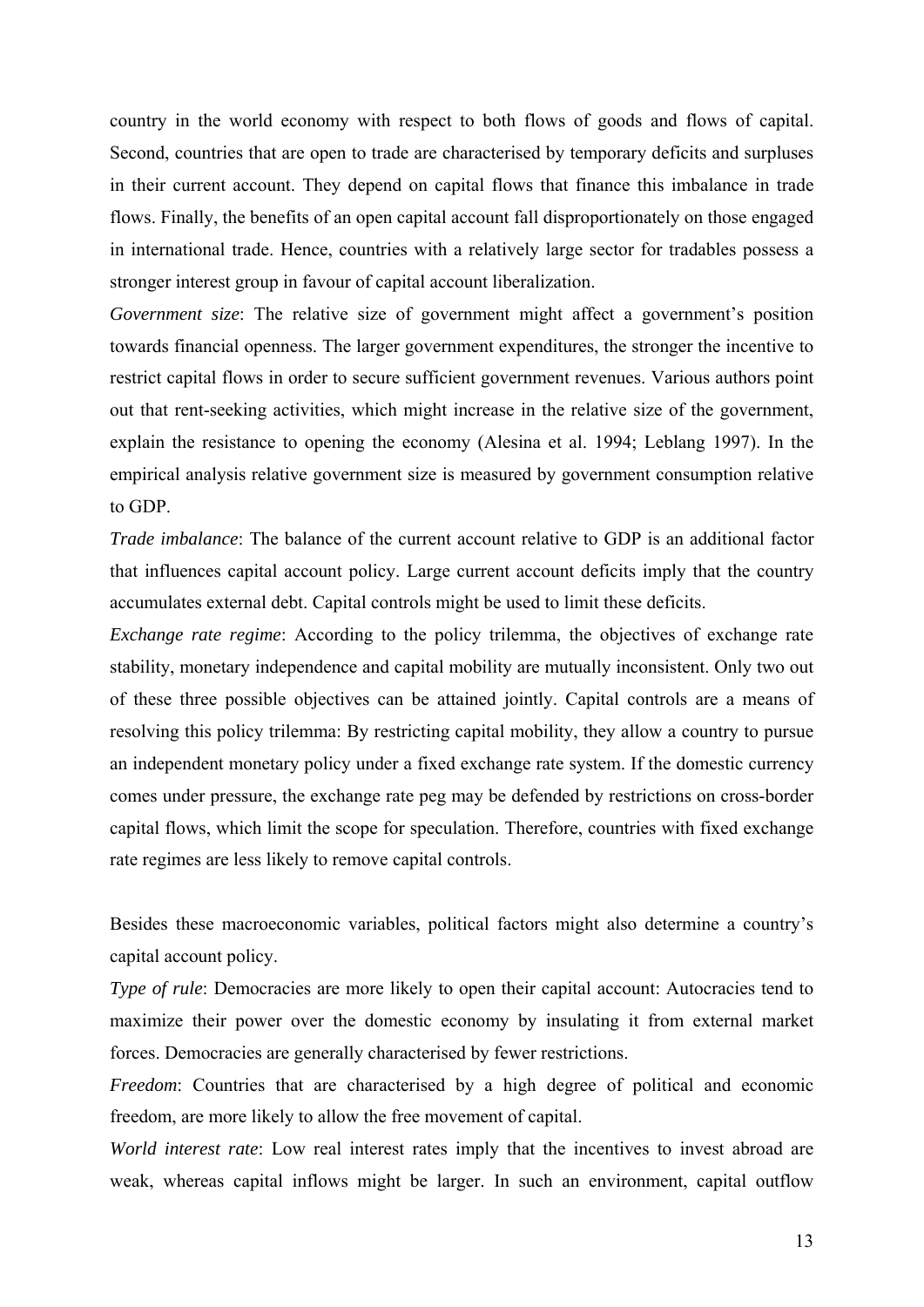controls might be removed without much effect. On the other hand, the control of capital inflows gains in importance. Hence, the overall effect on capital account openness is ambiguous.

*Pressures on the foreign exchange market (currency crises)*: The causality between currency crises and capital controls may run in both directions: On the one hand, the presence of capital controls might influence the probability of a currency crisis. On the other, pressures on the foreign exchange market or the experience of a crisis might affect a country's capital account policy.

Whereas actual currency crises are characterized by sharp depreciations, an unsuccessful speculative attack can be identified indirectly by counteractive measures taken by a central bank: The currency may be defended by the sale of reserves or an increase of the interest rate. Following the strategy of Eichengreen et al. (1996) an index of exchange market pressures (EMPI) is calculated: It summarizes the changes of the nominal exchange rate and reserves, each weighted by the inverse of their standard deviation<sup>9</sup>:

$$
EMPI_{it} = \frac{1}{\sigma_e} \frac{\Delta e_{it}}{e_{it}} - \frac{1}{\sigma_r} \frac{\Delta R_{it}}{R_{it}}
$$

1

where e is the nominal exchange rate and R are reserves. t indicates the time period and the index i denotes a certain country. The standard deviation  $\sigma$  is calculated individually for each country over the whole period. In our application changes in e are calculated relative to the U.S. Changes in reserves are not compared with a reference country since a simultaneous fall of reserves in many countries might signal a global crisis.

A currency crisis is usually defined to occur if the index exceeds its mean plus two standard deviations. Instead of using a binary variable, the continuous index is used in the regression analysis. This has two advantages: First, any threshold value of the index that separates crisis from non-crisis episodes would be arbitrary. Second, the index allows us to investigate whether the strength of pressures on the domestic currency matters for capital account policy.

 $9$  In contrast to Eichengreen et al. (1996) this index does not include changes in the interest rate. This approach, which is in line with other empirical studies, is due to missing interest rate data for many countries.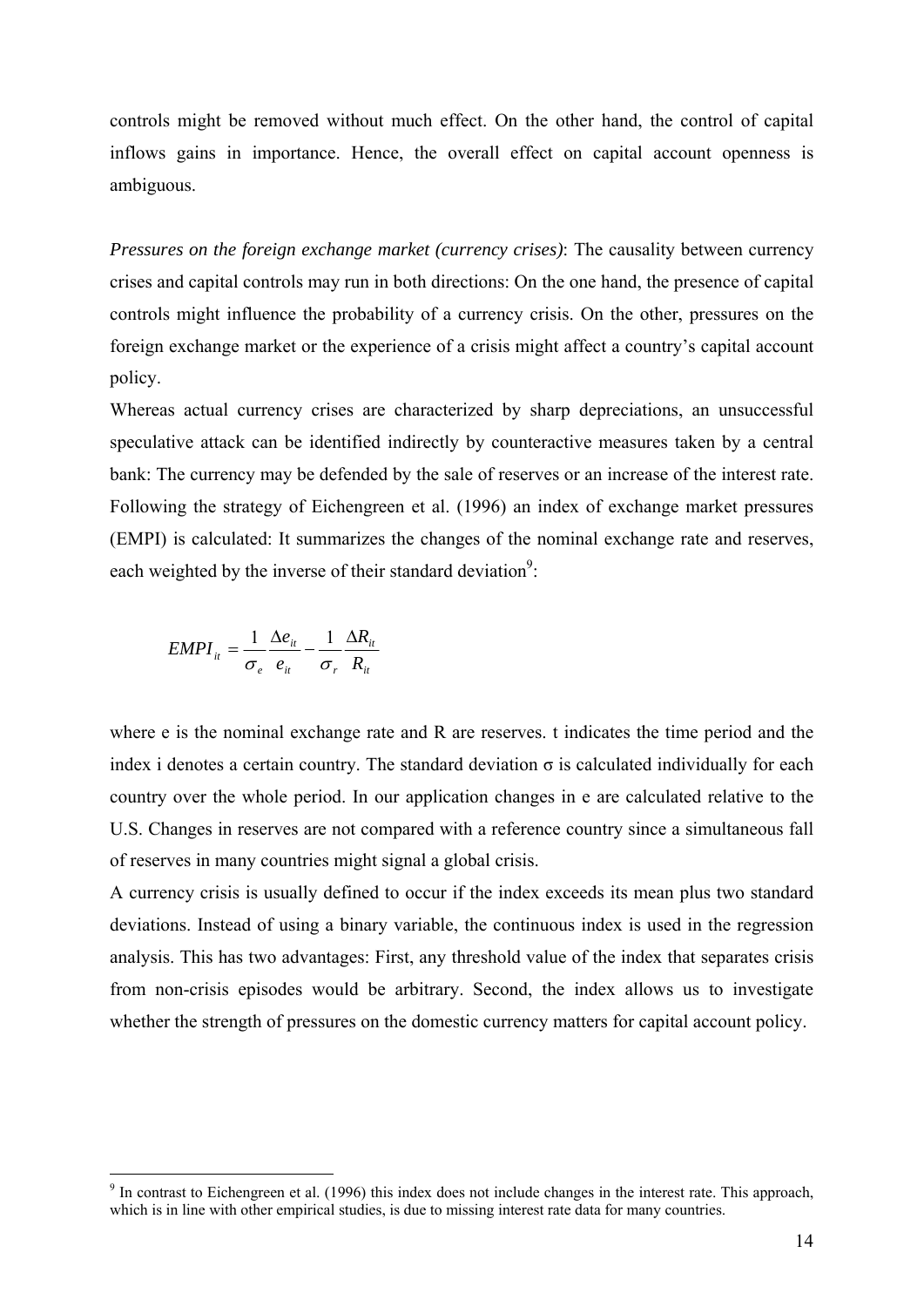#### **4.4 Stationarity**

The validity of the following empirical analysis relies on the assumption that the time-series are stationary. To check the stationarity of our variables, two panel unit root tests are applied: a test of the first generation of panel unit root tests that assumes cross-sectional independence (Breitung (2000)) and a test of the second generation that relaxes this constraint (Pesaran (2007)). As proposed by Levin, Lin and Chu (2002), before computing the Breitung test statistic, the series are demeaned in order to mitigate the impact of cross-sectional correlation. The results are reported in Table 1. The hypothesis of non-stationary series cannot be rejected for some of our variables in levels at conventional levels of significance. However, the results do not point to a unit root in any of the first-differenced series. Since we focus on policy changes, the relevant variables for the empirical analysis are precisely the first-differenced series.

#### **4.5 Econometric methodology**

As described in the theoretical section, the policy of one country might be influenced by policy decisions in other countries. A country's capital account policy might be driven by the international tendency rather than domestic fundamentals. There might exist a contagion effect that leads to co-movements in capital account policy changes.

Hence, besides the set of control variables (see section 4.3) other countries' capital account policies have to be included as an additional determinant:

$$
\overline{CA}P_{it} = \sum_{j \neq i} w_{ij} \overline{CAP}_{jt} \quad \text{and} \quad \sum_{j \neq i} w_{ij} = 1
$$

where CAP is an index of capital account openness.  $w_{ij}$  are nonnegative weights, which are specified a priori. These weights measure the importance of country j's capital account policy for country i.

As weighting scheme I use the classical spatial weighting matrix, which has been used widely for analyzing bilateral trade flows. It is based on the geographic distance between countries. More proximate countries obtain a larger weight. Hence, I assume that the influence of other countries' policies is inversely related to distance: The closer a country, the stronger its policy correlation.

These weights are calculated as follows: For each country, the maximal bilateral distance is determined. From this value, the individual distances are subtracted such that the most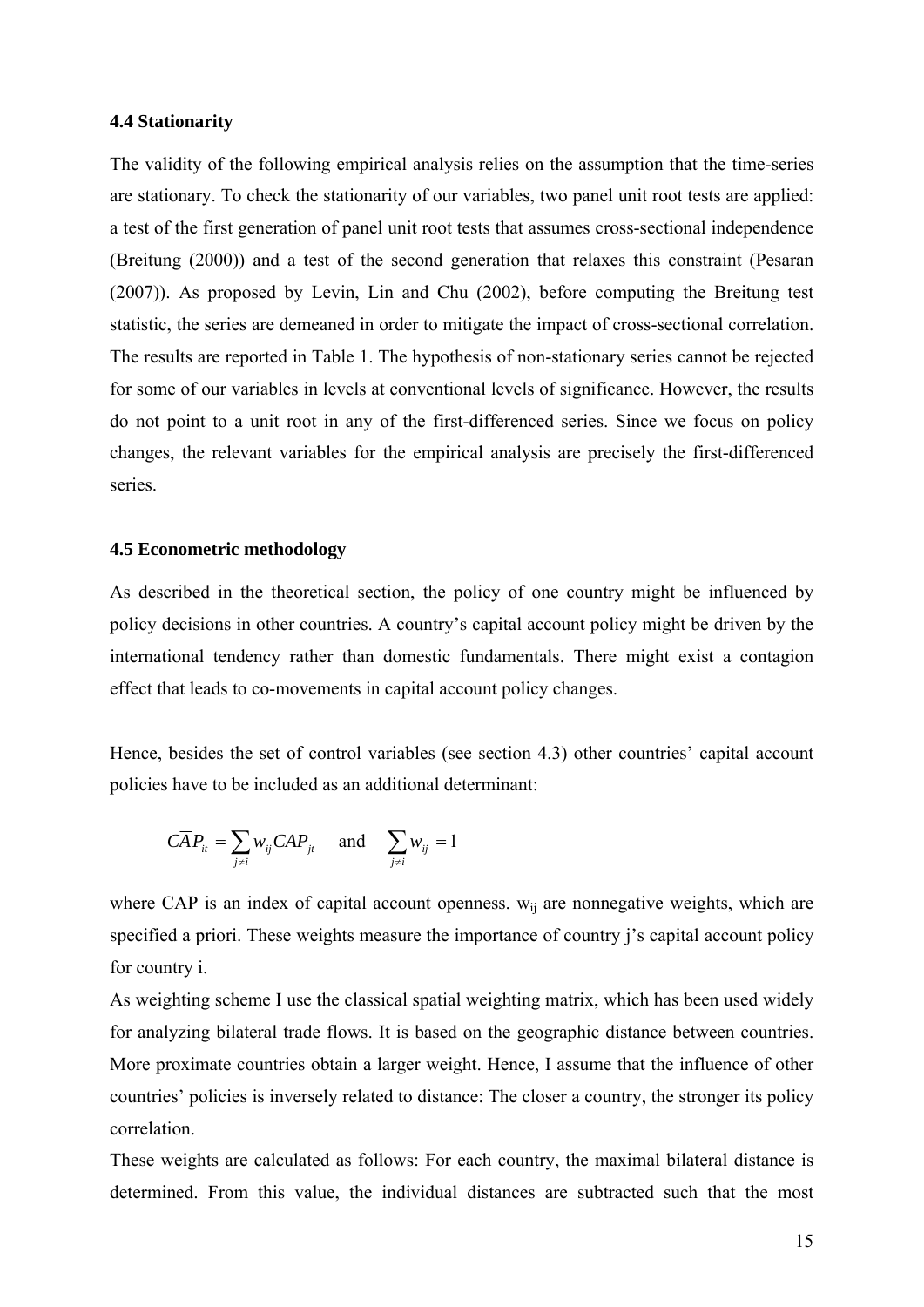proximate country receives the highest value and the most distant country the value zero. To obtain weights, these values are normalised such that they sum to one for each country. The following panel equation is estimated:

$$
CAP_{it} = \alpha \sum_{j \neq i} w_{ij} CAP_{jt} + X_{i,t-1}\beta + c_i + u_{it}
$$

where  $\alpha$  and  $\beta$  are coefficients ( $\beta$  is a vector). X is the matrix of control variables.  $c_i$  is a country-specific fixed effect and  $u_{it}$  the error term. Although  $\alpha$  is assumed to be constant across countries, the strength of the interaction effect differs between countries depending on the weights with  $\partial z_i / \partial z_j = \alpha \cdot w_{ij}^{-10}$ 

Since we are interested in explaining changes in current account policies, the equation is estimated in first differences. Moreover, all control variables X are lagged by one period to limit simultaneity problems.

In estimating interaction models, two issues warrant special attention: (1) the endogeneity of the other countries' policy choices  $z_i$  and (2) the possible correlation of the error term across countries (spatial dependence).

Strategic interaction implies that the policy choices in different countries are determined jointly. Therefore, the linear combination of weighted  $z<sub>i</sub>$ 's is endogenous and correlated with the error term  $u_{it}$ . Estimation by OLS leads to inconsistent results. Therefore, I use an instrumental variables approach: The weighted linear combination of the  $z_i$ 's is regressed on  $X_i$  and on the same weighted linear combination of the  $X_i$ 's. The fitted values of this regression are used as instruments for the weighted linear combination of the z<sub>i</sub>'s. As shown by Kelejian and Prucha (1998) this approach also solves the second complication, namely spatial error dependence. It arises when omitted variables, which become automatically part of the error term, are correlated across countries. As a consequence, one might observe policy co-movements across countries that are due to the omitted variable but not to policy interactions. The use of panel data may also alleviate the problem of spatial error dependence provided that the influence of the omitted variables can be captured by the country fixed effect.

1

<sup>&</sup>lt;sup>10</sup> This, however, does not mean that the influence of one country on another is estimated. The relative importance of a country is determined a priori by the definition of the weights.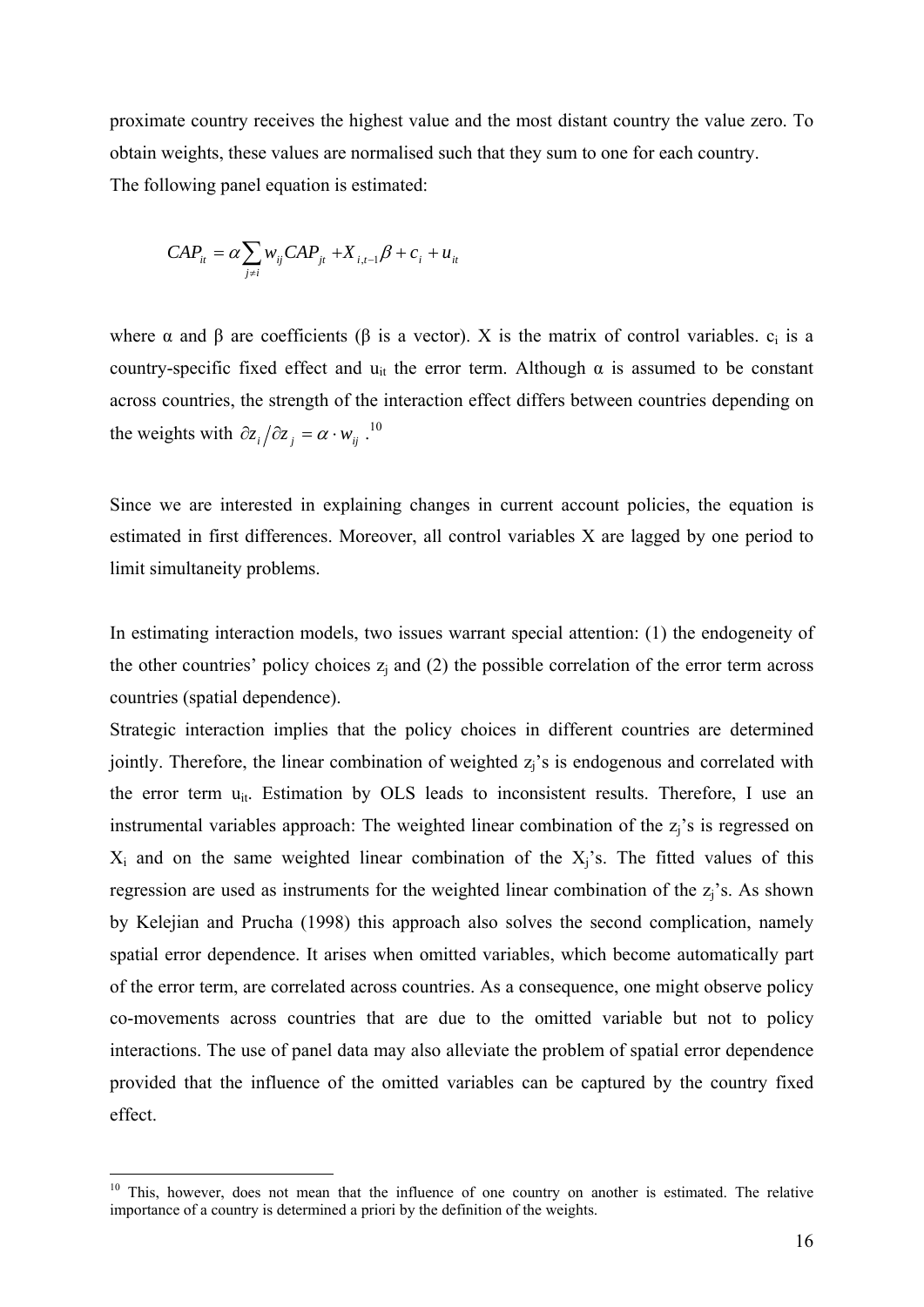#### **5 Interactions of capital account policies across countries: empirical results**

Table 2 presents the results of bivariate regressions: The change in capital account openness is regressed on its weighted change in the rest of the world. Whereas the regression of column (1) contains all countries of our database, the other columns present results for subsamples that are formed according to countries' income level and geographic location. The results show that for the full sample domestic capital account policy is driven by policies elsewhere. If the rest of the world opens its capital account, the domestic economy also liberalises its capital account. The coefficient of 0.4 implies that on average countries liberalise their capital account to a lower degree than the rest of the world.<sup>11</sup> Policy spillovers are present, but countries do not outdo each other. There is no race to the bottom. This finding is consistent with the prediction of the theoretical model in section 3. The regression results for the subsamples show that this behaviour is mainly driven by the Latin American countries. For the other country groups, the policy in the rest of the world does not significantly influence domestic policies.

Table 3 replicates these regressions for a different measure of capital account openness, namely the index constructed by Edwards. The results support our hypothesis of interactions among countries: The sample of all countries and the subsamples of Latin American and Asian countries in particular are characterised by capital account policies that are triggered by policy changes in the rest of the world.

The following tables include the standard set of control variables for capital account policy. They test whether policy spillovers can be identified in addition to the effects of fundamentals and exogenous shocks.

Column (1) of Table 4 includes the set of macroeconomic control variables. An increase in economic development measured by changes in real GDP per capita reduces capital account openness. This finding, which is not in line with the theoretical predictions, is not robust to alternative specifications (see columns 3 and 4). A fixed exchange rate is associated with more restrictions on capital flows. This effect is consistent with the hypothesis of the policy trilemma. Capital account policy elsewhere triggers domestic policy changes: If the rest of the

1

 $11$  From a theoretical standpoint it is not plausible that each individual country liberalises less than the rest of the world. However, one has to bear in mind that this coefficient only measures the policy spillovers across countries, that is to say, policy changes that can neither be explained by domestic fundamentals nor common exogenous shocks. Common exogenous shocks (i.e. changes in world interest rates) or country linkages (i.e. in trade openness: an increase in one country necessarily leads to an increase in at least one other country) might be additional factors that lead to co-movements in capital account policies.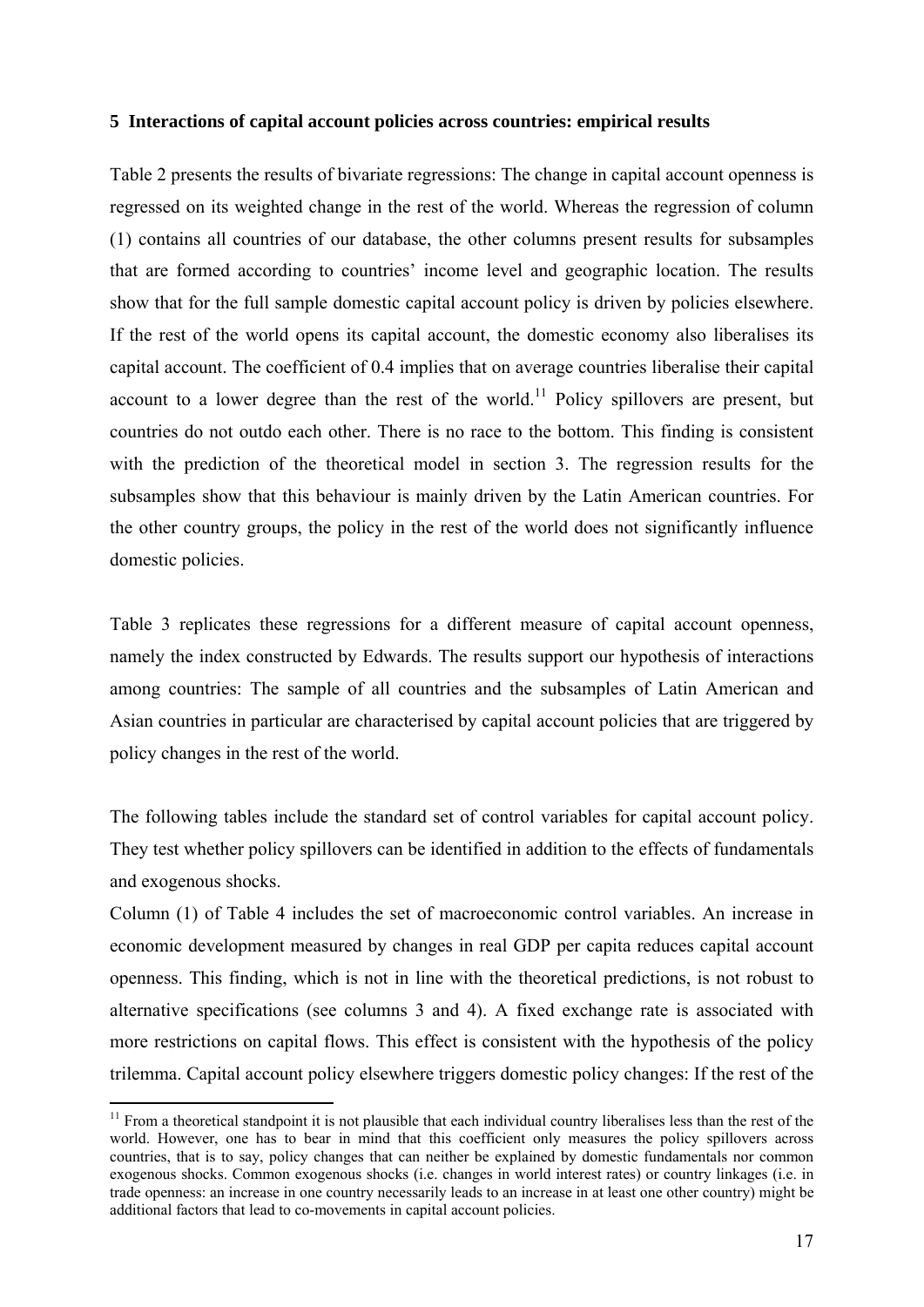world liberalises capital flows, the domestic economy follows this trend. Coefficients for the other economic variables are not statistically significant in the determination of capital account policy.

Column (2) adds two political factors: Whereas a trend towards a more democratic regime is accompanied by a removal of capital account restrictions, the effect of changes in an index of economic and political freedom is not statistically significant. The existence of policy spillovers is robust to this change: A global liberalization of the capital account induces the domestic economy to open its capital account, too.

Potential capital inflows might depend on world interest rates. Therefore, column 3 additionally includes changes in US real interest rates as a covariate. A decrease in real returns on the world market is accompanied by a removal of capital controls. Decontrol might be politically feasible in an environment of low world interest rates since the risk of massive capital outflows is lower. Changes in world interest rates lead to a co-movement of capital account policies in all countries since these changes are exogenous to domestic policy making. Nevertheless, our measure of policy spillovers is still significant. This implies that there are two sources of country co-movements: (i) global shocks affecting all countries and (ii) policy interdependencies due to economic competition and signalling externalities. Additionally, trade openness becomes significant in this specification. An opening of the current account is associated with an opening of the capital account. This co-movement might be the result of a package of liberal reforms.

The last column in Table 4 adds changes in the exchange market pressure index. While currency crisis do not significantly affect capital account policies, the effects of the other variables are qualitatively unchanged compared to column 3.

The full sample consists of a heterogeneous set of countries. Policy making, however, might differ between more homogeneous groups of countries. Therefore, I divide the whole sample in two subsamples.

The results are reported in Table 5. Columns (1) and (2) replicate the regressions of Table 4, columns (2) and (4) for a subsample of 22 industrial countries. While the explanatory power of the specifications is low and the majority of control variables is statistically insignificant, the presence of policy spillovers can be confirmed in three out of four specifications.

Columns (3) and (4) present the respective results for emerging and developing countries. The move to a fixed exchange rate regime and an increase in world interest rates turn out to be the most important determinants of capital account policy. Both are associated with an imposition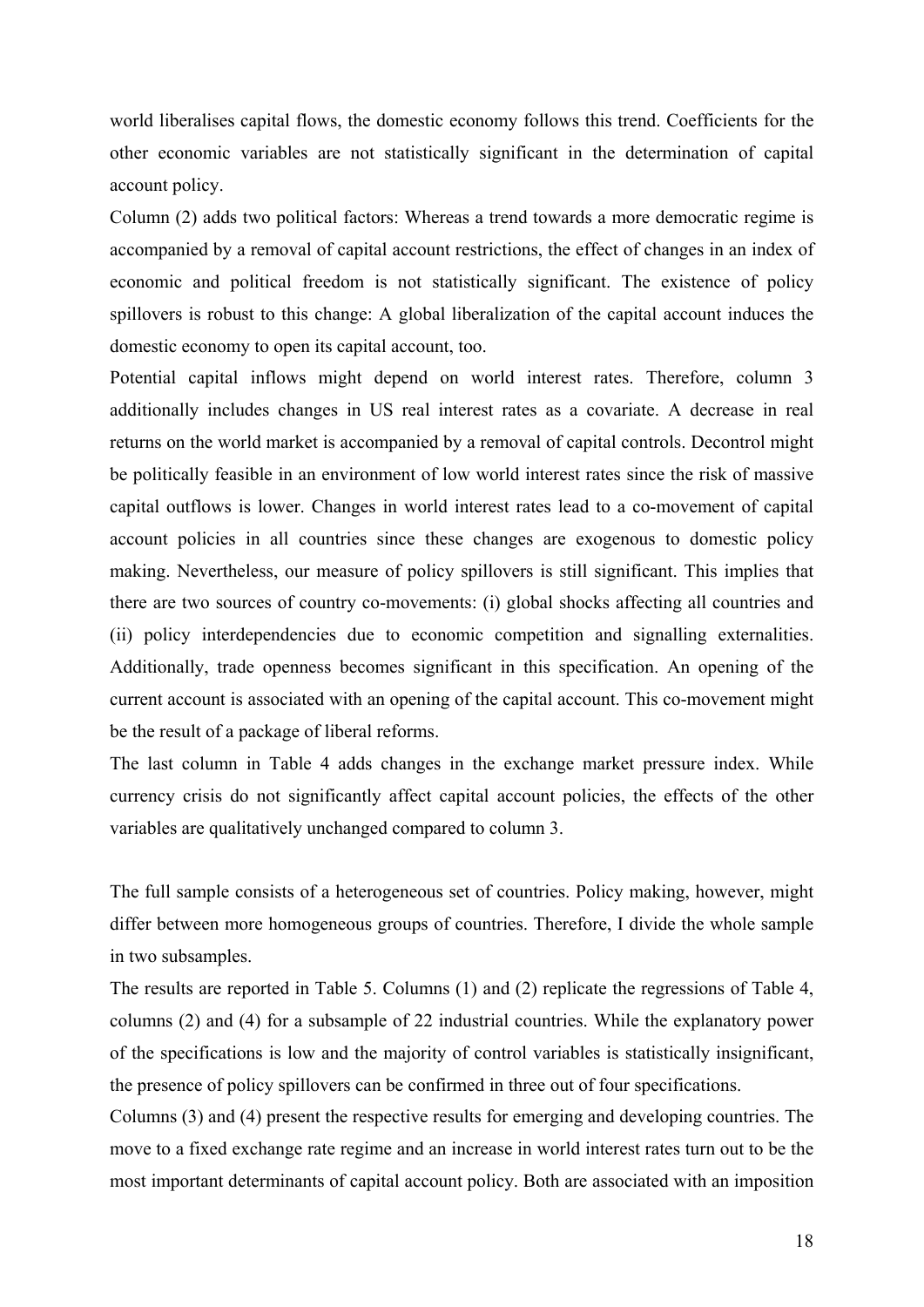of capital controls. Our measure of policy interdependencies is significant in all specifications.

## **6 Conclusions**

This paper reconsiders the determinants of countries' capital account policy. Besides the standard control variables considered in the literature in this area, it focuses on capital account policies in the rest of the world.

The theoretical section develops a model of policy choice in which countries interact strategically. It shows that a country's best response to other countries' policies consists in imitating their decisions: open the capital account when others remove capital controls and close the capital account when other countries impose restrictions.

The empirical part tests this hypothesis. It investigates whether the policy in one country is correlated with the policy in other countries after controlling for economic and political fundamentals. The evidence is striking: The regression analysis suggests that capital account policies in neighbouring countries affect domestic policies by an economically and statistically significant degree. Countries imitate each other.

With respect to the control variables, two effects are robust to different specifications: The adoption of a fixed exchange rate regime is accompanied by the imposition of capital controls. On average, countries are aware of the restrictions implied by the policy trilemma. Restrictions on the capital account are strengthened when real world interest rates increase.

The results are consistent with the hypothesis that capital account policies are shaped by the competition for global capital. As a consequence, capital account policies are contagious.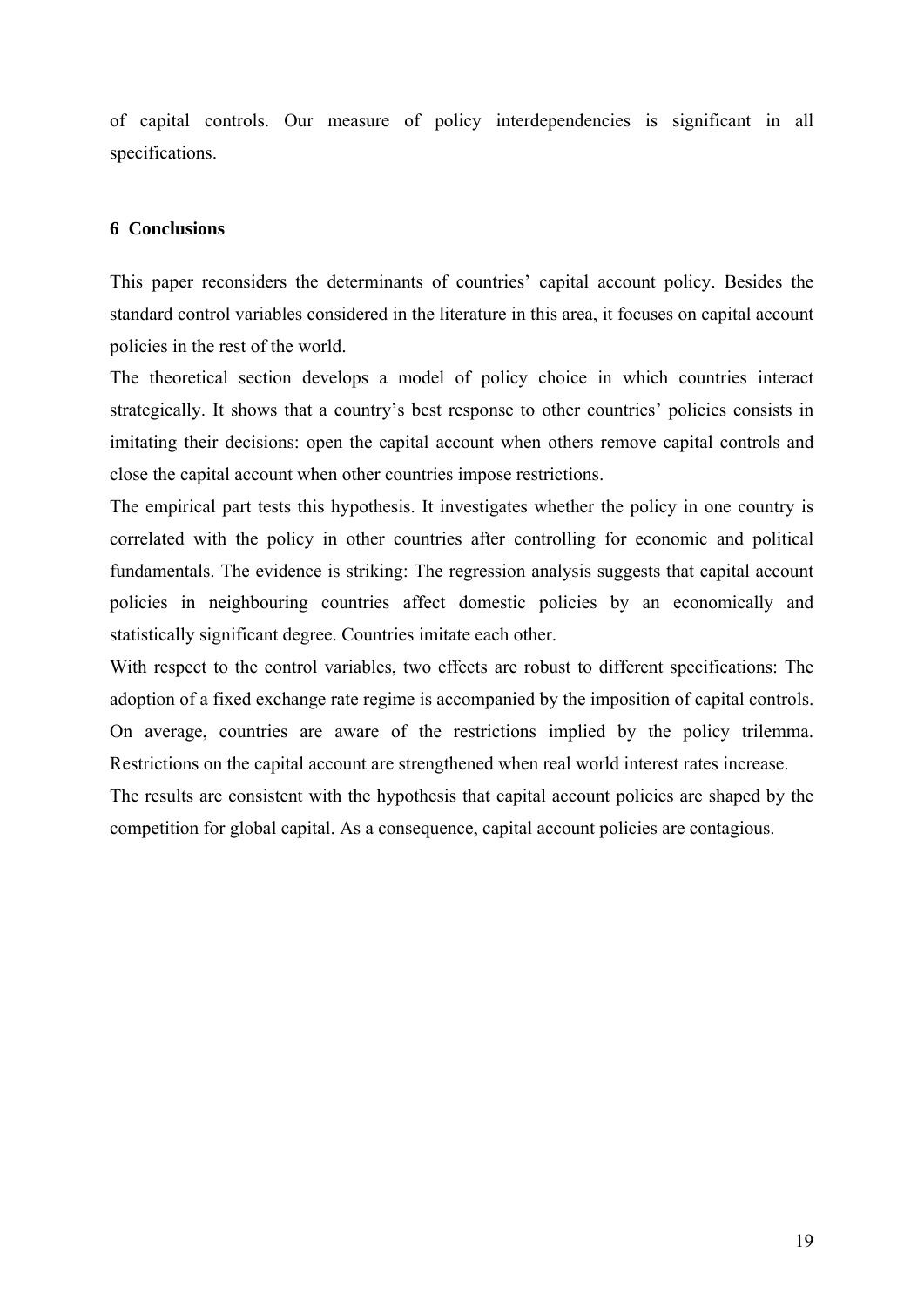## **References**

Aizenman, Joshua and Ilan Noy (2009), "Endogenous financial and trade openness", Review of Development Economics 13(2): 175-189.

Alesina, Alberto, Vittorio Grilli and Gian Maria Milesi-Ferretti (1994), "The political economy of capital controls", in: Leonardo Leiderman and Assaf Razin, Capital mobility: The impact on consumption, investment and growth, Cambridge: Cambridge University Press.

Bekaert, Geert, Campbell R. Harvey and Christian Lundblad (2005), "Does financial liberalization spur growth?", Journal of Financial Economics 77(1): 3-55.

Bordo, Michael, Barry Eichengreen, Daniela Klingebiel and Maria Soledad Martinez-Peria (2001), "Is the crisis problem growing more severe?", Economic Policy 16(32): 51-82.

Breitung, Jörg (2000), "The local power of some unit root tests for panel data", in: Badi Baltagi (ed.), Advances in Econometrics, Volume 15, Nonstationary Panels, Panel Cointegration, and Dynamic Panel, Amsterdam.

Brueckner, Jan K. (2003), "Strategic interaction among governments: an overview of empirical studies", International Regional Science Review 26(2): 175-188.

Brueckner, Jan K. and Luz A. Saavedra (2001), "Do local governments engage in strategic propertytax competition?, National Tax Journal 54: 231-253.

Brune, Nancy, Geoffrey Garrett, Alexandra Guisinger and Jason Sorens (2001), "The political economy of capital account liberalization", unpublished manuscript.

Chinn, Menzie D. and Hiro Ito (2002), "Capital account liberalization, institutions and financial developments: cross country evidence", NBER Working Paper 8967.

Chinn, Menzie D. and Hiro Ito (2006), "What matters for financial development? Capital controls, institutions, and interactions," Journal of Development Economics 81(1): 163-192.

Demirguc-Kunt, Asli and Enrica Detragiache (1998), "Financial liberalization and financial fragility", Policy Research Working Paper Series 1917, The World Bank.

Devereux, Michael P., Ben Lockwood and Michela Redoano (2008), "Do countries compete over corporate tax rates?", Journal of Public Economics 92(5-6): 1210-1235.

Dooley, Michael P. (1996), "A survey of literature on controls over international capital transactions", IMF Staff Papers 43(4): 639-687.

Edwards, Sebastian (1984), "The order of liberalization of the external sector in developing countries", Princeton Essays in International Finance No. 156, Princeton.

Eichengreen, Barry, Andrew K. Rose and Charles Wyplosz (1996), "Contagious currency crises", Scandinavian Journal of Economics 98(4): 463-484.

Freedom House (2008), Freedom in the world 2008: The annual survey of political rights and civil liberties, Rowman & Littlefield Publishers.

Gassebner, Michael, Noel Gaston and Michael Lamla (2010), "The inverse domino effect: Are economic reforms contagious?", International Economic Review, forthcoming.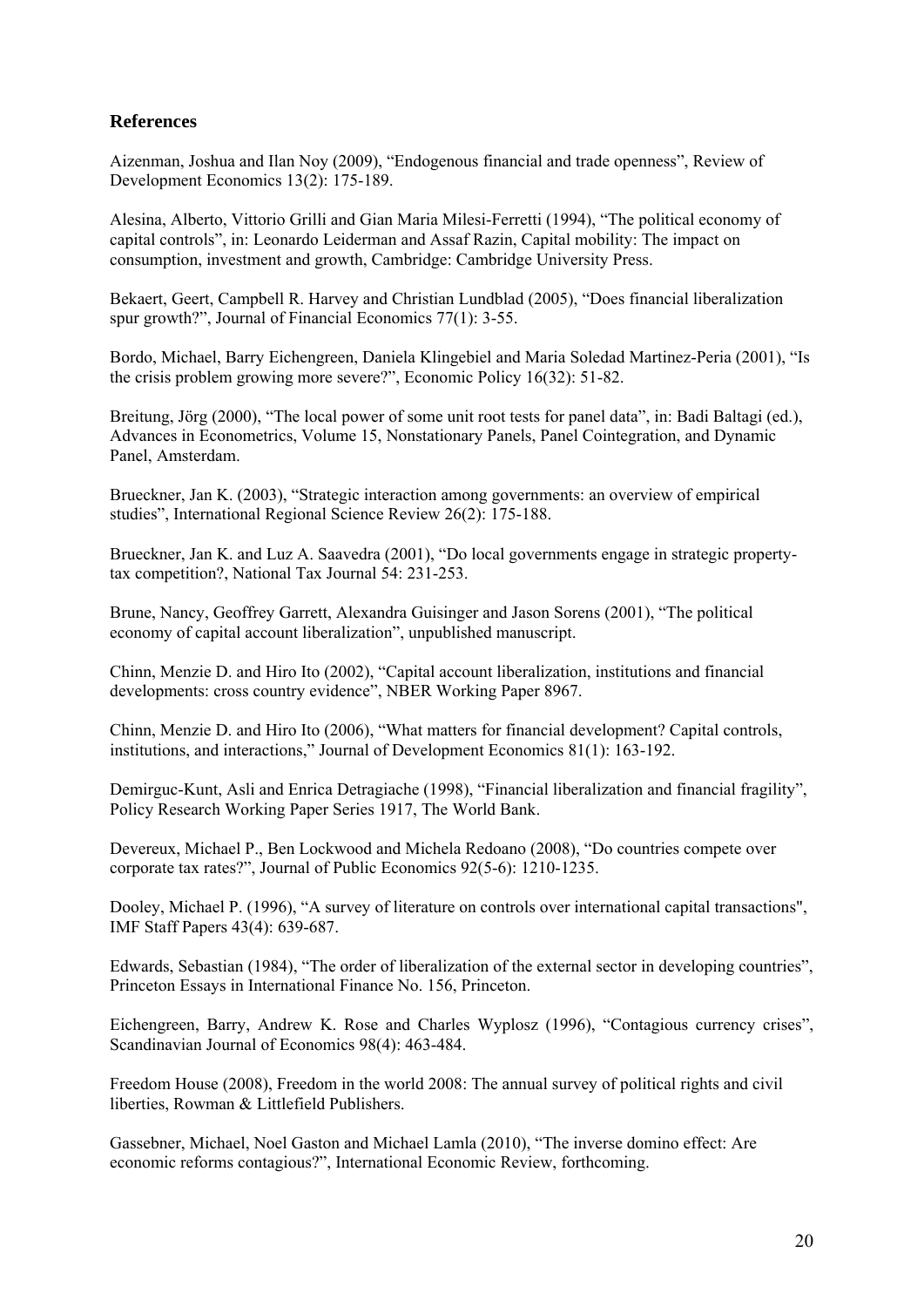Glick, Reuven and Michael Hutchison (2005), "Capital controls and exchange rate instability in developing economies", Journal of International Money and Finance 24(3): 387- 412.

Ghosh, Atish R., Anne-Marie Gulde and Holger C. Wolf (2002), Exchange rate regimes: Choices and consequences, Cambridge, Mass: The MIT Press.

Kaminsky, Graciela and Carmen Reinhart (1999), "The twin crises: The causes of banking and balance-of-payments problems", American Economic Review 89(4): 473-500.

Kelejian, Harry H. and Ingmar R. Prucha (1998), "A generalized spatial two-stage least squares procedure for estimating a spatial autoregressive model with autoregressive disturbances", Journal of Real Estate Finance and Economics 17: 99-121.

Kose, M. Ayhan, Eswar Prasad, Kenneth Rogoff and Shang-Jin Wei (2009), "Financial globalization: a reappraisal", International Monetary Fund Staff Papers 56(1): 8-62.

Leblang, David (1997), "Domestic and systemic determinants of capital controls in the developed and developing world", International Studies Quarterly 41: 435-454.

Leblang, David (2003), "To defend or to devalue: the political economy of exchange rate policy", International Studies Quarterly 47: 533-559.

Levin, Andrew, Chien-Fu Lin and Chai-Shang James Chu (2002), "Unit root tests in panel data: Asymptotic and finite-sample properties", Journal of Econometrics 108: 1-24.

Marshall, Monty G. and Keith Jaggers (2008), Polity IV Project: Political regime characteristics and transitions, 1800–2007, Center for Global Policy, George Mason University: http://www.systemicpeace.org/polity/polity4.htm.

McKinnon, Ronald (1993), The order of economic liberalization: Financial control in the transition to a market economy, second ed. John Hopkins Press, Baltimore.

Mody, Ashoka and Antu P. Murshid (2005), "Growing up with capital flows", Journal of International Economics 65(1): 249-266.

Pesaran, M. Hashem (2007), "A simple panel unit root test in the presence of cross section dependence", Journal of Applied Econometrics 22(2): 265-312.

Quinn, Dennis P. (2003), "Capital account liberalization and economic globalization, 1890-1999: a synoptic view", International Journal of Finance and Economics 8(3): 189-204.

Rancière, Romain, Aaron Tornell and Frank Westermann (2006), "Decomposing the effects of financial liberalization: Crises vs. growth", Journal of Banking and Finance 30(12): 3331-3348.

Simmons, Beth A. and Zachary Elkins (2004), "The globalization of liberalization: Policy diffusion in the international political economy", American Political Science Review 98(1): 171-189.

World Bank (2009), World Development Indicators, Washington, DC.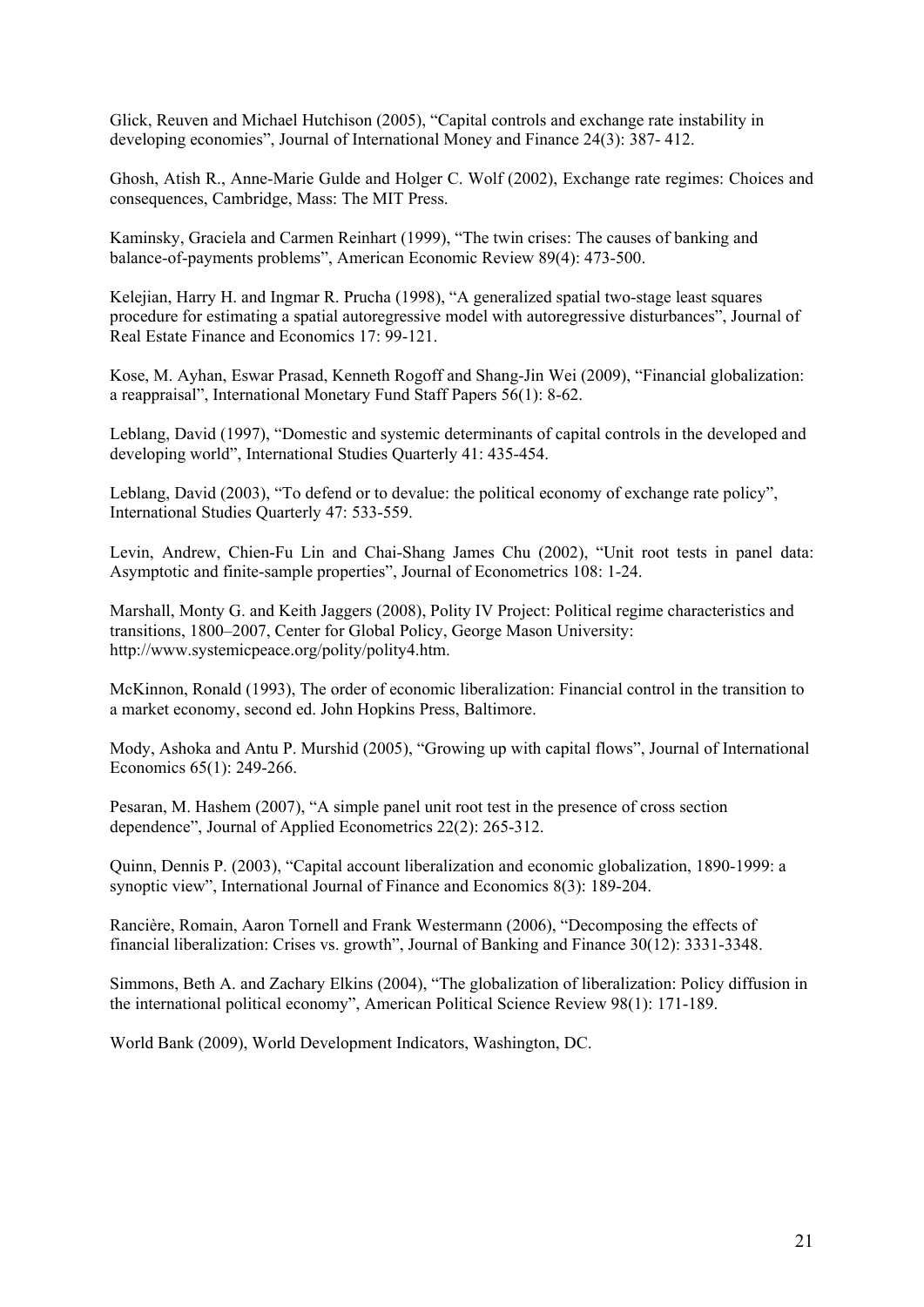## **Figure 1: Interdependence of policy choices**



This graph depicts the best response of the domestic country to policy choices in the foreign country  $z(z^*)$  and the best response of the foreign country to domestic policies  $z^*(z)$ . Point A is the non-cooperative Nashequilibrium. Point B is attained if the foreign country prefers – for domestic reasons – a more open capital account.

| Variable            |                  | Trend<br>Lags |       | Pesaran          | <b>Breitung</b> |                  |
|---------------------|------------------|---------------|-------|------------------|-----------------|------------------|
|                     |                  |               | level | first-difference | level           | first-difference |
| Capital account     | $\boldsymbol{0}$ | no            | 0.00  | 0.00             | 0.99            | 0.00             |
| openness            | $\boldsymbol{0}$ | yes           | 0.82  | 0.00             | 0.97            | 0.00             |
|                     | $\mathbf{1}$     | no            | 0.18  | 0.00             | 0.33            | 0.00             |
|                     | $\mathbf{1}$     | yes           | 1.00  | 0.00             | 0.24            | 0.00             |
| Real GDP per capita | $\boldsymbol{0}$ | no            | 1.00  | 0.00             | 1.00            | 0.00             |
|                     | $\mathbf{0}$     | yes           | 1.00  | 0.00             | 1.00            | 0.00             |
|                     | $\mathbf{1}$     | no            | 0.99  | 0.00             | 1.00            | 0.00             |
|                     | $\mathbf{1}$     | yes           | 0.82  | 0.00             | 1.00            | 0.00             |
| Trade openness      | $\boldsymbol{0}$ | no            | 0.01  | 0.00             | 0.12            | 0.00             |
|                     | $\boldsymbol{0}$ | yes           | 0.10  | 0.00             | 0.08            | 0.00             |
|                     | $\mathbf{1}$     | no            | 0.02  | 0.00             | 0.00            | 0.00             |
|                     | $\mathbf{1}$     | yes           | 0.06  | 0.00             | 0.00            | 0.00             |

## **Table 1: Panel unit root tests**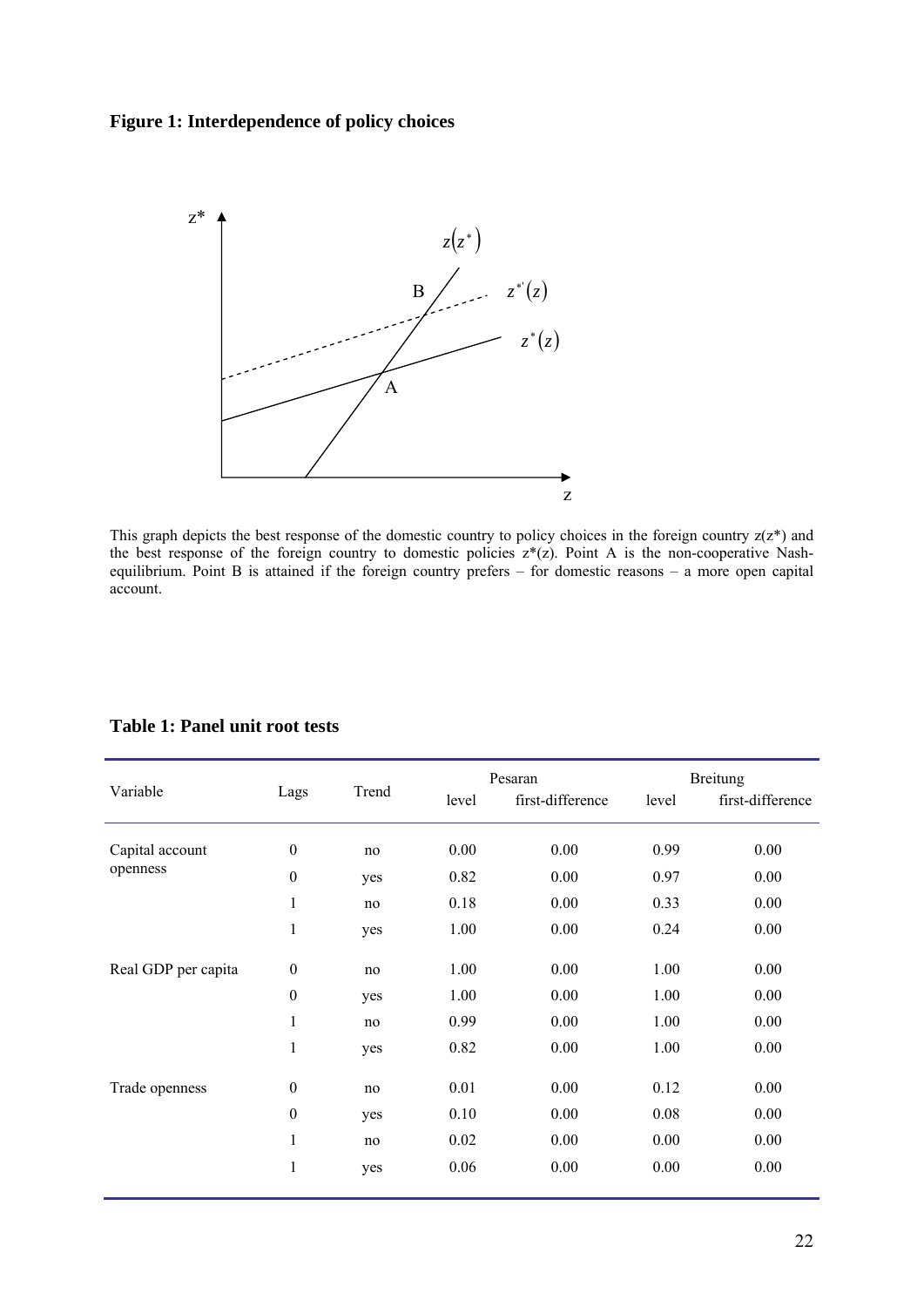| Government size              | $\boldsymbol{0}$ | no  | 0.13 | 0.00 | 0.01 | 0.00 |
|------------------------------|------------------|-----|------|------|------|------|
|                              | $\boldsymbol{0}$ | yes | 0.84 | 0.00 | 0.03 | 0.00 |
|                              | $\mathbf{1}$     | no  | 0.08 | 0.00 | 0.00 | 0.00 |
|                              | $\mathbf{1}$     | yes | 0.78 | 0.00 | 0.00 | 0.00 |
| Current account              | $\boldsymbol{0}$ | no  | 0.00 | 0.00 | 0.00 | 0.00 |
| balance (relative to<br>GDP) | $\boldsymbol{0}$ | yes | 0.00 | 0.00 | 0.00 | 0.00 |
|                              | $\mathbf{1}$     | no  | 0.00 | 0.00 | 0.00 | 0.00 |
|                              | $\mathbf{1}$     | yes | 0.00 | 0.00 | 0.00 | 0.00 |
| Democracy                    | $\boldsymbol{0}$ | no  | 1.00 | 0.00 | 1.00 | 0.00 |
|                              | $\boldsymbol{0}$ | yes | 1.00 | 0.00 | 0.40 | 0.00 |
|                              | $\mathbf{1}$     | no  | 1.00 | 0.00 | 0.99 | 0.00 |
|                              | $\mathbf{1}$     | yes | 1.00 | 0.00 | 0.00 | 0.00 |
| Freedom                      | $\boldsymbol{0}$ | no  | 0.80 | 0.00 | 1.00 | 0.00 |
|                              | $\boldsymbol{0}$ | yes | 1.00 | 0.00 | 0.00 | 0.00 |
|                              | $\mathbf{1}$     | no  | 1.00 | 0.00 | 0.99 | 0.00 |
|                              | $\mathbf{1}$     | yes | 1.00 | 0.00 | 0.00 | 0.00 |
| Currency crisis, index       | $\boldsymbol{0}$ | no  | 0.00 | 0.00 | 0.00 | 0.00 |
|                              | $\boldsymbol{0}$ | yes | 0.00 | 0.00 | 0.00 | 0.00 |
|                              | $\mathbf{1}$     | no  | 0.00 | 0.00 | 0.00 | 0.00 |
|                              | $\mathbf{1}$     | yes | 0.00 | 0.00 | 0.00 | 0.00 |

Note: This table reports the results of two panel unit root tests, namely those proposed by Pesaran (2007) and Breitung (2000). The p-value shows the level of significance at which the null hypothesis of a unit root in each individual time-series can be rejected. The alternative hypothesis is that all individual series are stationary.

Both tests require a balanced panel data set. Therefore, for each variable a subsample is constructed that contains only those countries, for which data for the period 1975-2006 are available without gap. Since any systematic relationship between the availability of data and the characteristics of the time-series is improbable, the subsample can be considered as a random sample of the population of all countries.

The results are sensitive to the number of lags included and to the choice of specification (trend). The inclusion of lags of the variable accounts for serial correlation in the errors. Therefore, results for different numbers of lags - with and without trend - are reported.

As proposed by Levin, Lin and Chu (2002), before computing the Breitung test statistic the series are demeaned in order to mitigate the impact of cross-sectional correlation.

The two variables for exchange rate regimes are not considered since they are dummy variables.

Since the world interest rate is the same for all countries, its characteristics can be analysed by unit root tests for individual time-series. According to the Phillips-Perron test and the augmented Dickey-Fuller test the hypothesis of a unit root cannot be rejected at the 10% level of significance. After firstdifferencing, however, the p-value falls to 0.00.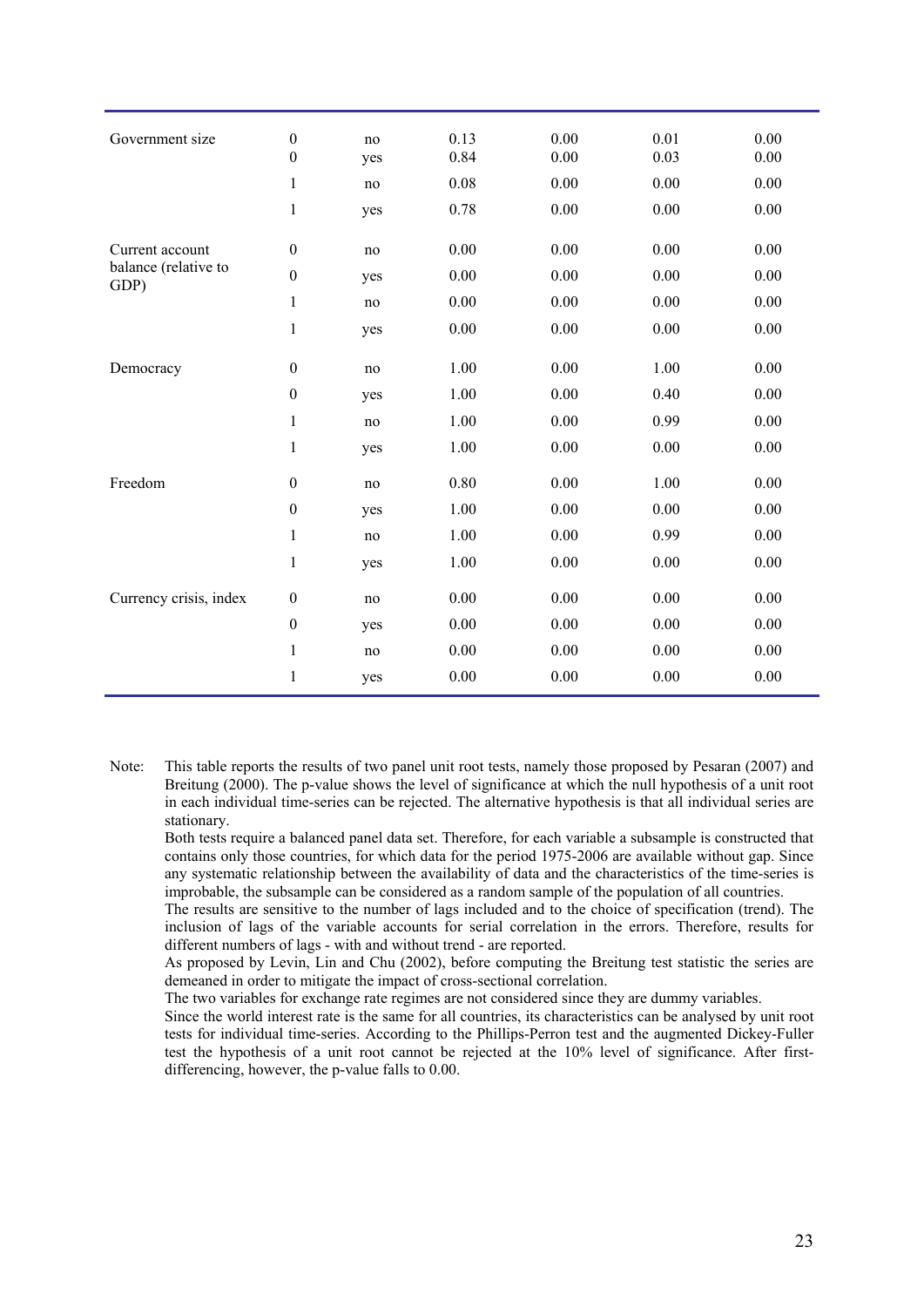### **Table 2: Spatial interactions in capital account policies: Bivariate regressions**

|                                            | (1)<br>All countries | (2)<br>Industrial<br>countries | (3)<br>Emerging<br>markets | (4)<br>Asia      | (5)<br>Latin<br>America | (6)<br>Africa    |
|--------------------------------------------|----------------------|--------------------------------|----------------------------|------------------|-------------------------|------------------|
| Change in global capital<br>account policy | 0.3915<br>$(2.51**)$ | 0.2679<br>(1.33)               | 0.0307<br>(0.06)           | 0.6309<br>(1.05) | 1.1343<br>$(2.61**)$    | 0.0092<br>(0.05) |
| Number of countries                        | 140                  | 22                             | 18                         | 16               | 22                      | 43               |
| Number of observations                     | 3251                 | 717                            | 511                        | 368              | 641                     | 1006             |
| Adjusted $R^2$                             | 0.00                 | 0.00                           | 0.00                       | 0.01             | 0.01                    | 0.00             |

Dependent variable: Change in openness of the capital account (Chinn-Ito-index) Estimation method: Fixed effects estimator

Notes:

t-statistics (in brackets) computed with heteroskedasticity-consistent standard errors.

\*, \*\*, and \*\*\* denote significance at the 10%, 5%, and 1% levels, respectively.

#### **Table 3: Spatial interactions in capital account policy**

Dependent variable: Change in openness of the capital account (Index of Edwards) Estimation method: Fixed effects estimator

|                                            | (1)<br>All countries | (2)<br>Industrial<br>countries | (3)<br>Emerging<br>markets | (4)<br>Asia         | (5)<br>Latin<br>America | (6)<br>Africa  |
|--------------------------------------------|----------------------|--------------------------------|----------------------------|---------------------|-------------------------|----------------|
| Change in global capital<br>account policy | 12.63<br>$(3.68***)$ | $-1.90$<br>$(-0.38)$           | 1.33<br>(0.14)             | 24.63<br>$(2.10^*)$ | 38.12<br>$(4.38***)$    | 5.64<br>(1.30) |
| Number of countries                        | 126                  | 22                             | 18                         | 13                  | 21                      | 40             |
| Number of observations                     | 2250                 | 556                            | 352                        | 267                 | 446                     | 684            |
| Adjusted $R^2$                             | 0.01                 | 0.01                           | 0.00                       | 0.02                | 0.03                    | 0.00           |

Notes:

t-statistics (in brackets) computed with heteroskedasticity-consistent standard errors.

\*, \*\*, and \*\*\* denote significance at the 10%, 5%, and 1% levels, respectively.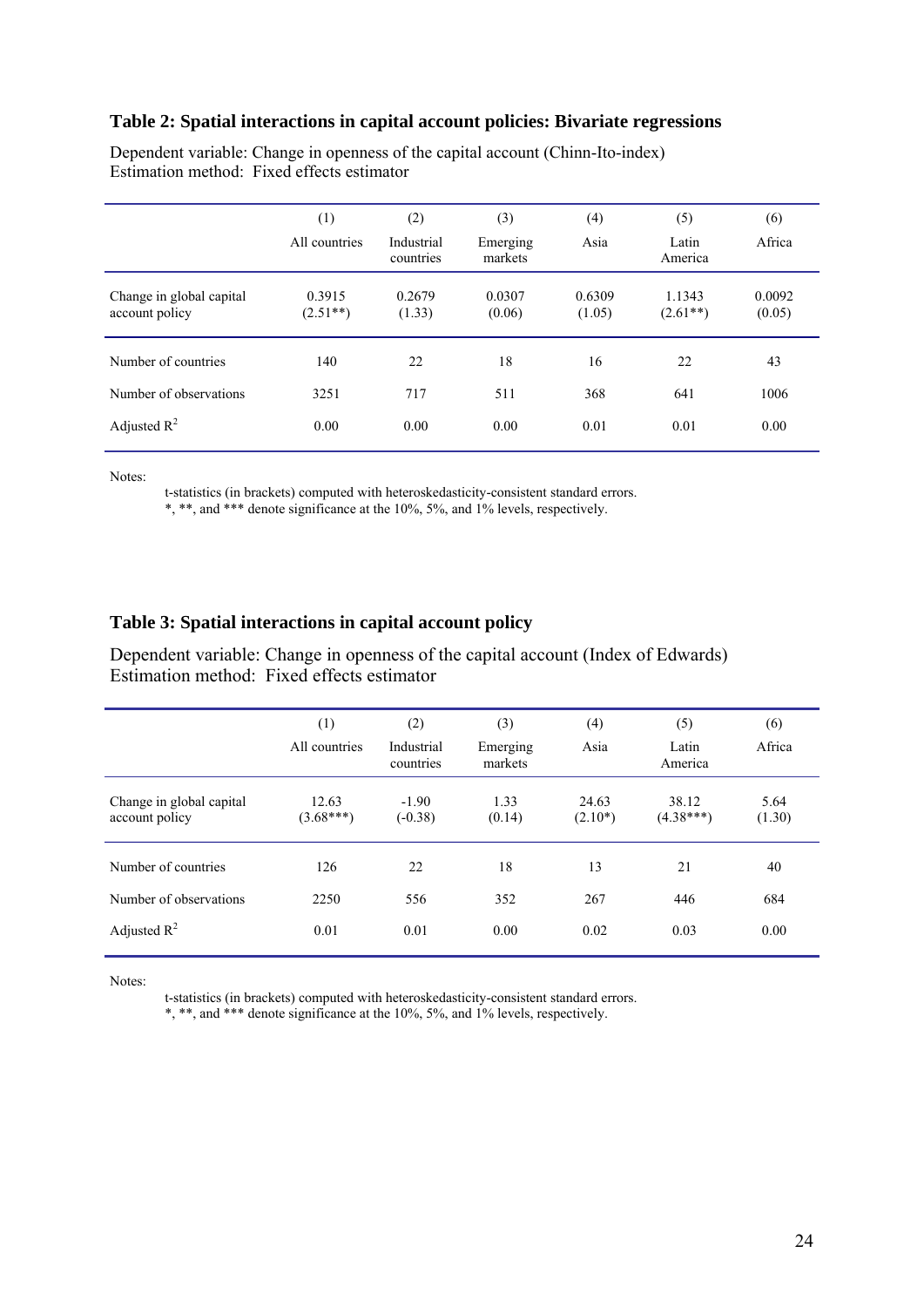## **Table 4: Determinants of capital account policy**

Dependent variable: Change in openness of the capital account Estimation method: Fixed effects estimator (all variables in first differences)

|                                              | (1)                      | (2)                      | (3)                      | (4)                      |
|----------------------------------------------|--------------------------|--------------------------|--------------------------|--------------------------|
| Real GDP per capita                          | $-0.032$<br>$(-1.68*)$   | $-0.0345$<br>$(-1.79*)$  | $-0.0214$<br>$(-1.31)$   | $-0.0253$<br>$(-1.45)$   |
| Trade openness                               | 0.1214<br>(1.28)         | 0.1207<br>(1.28)         | 0.1899<br>$(2.04**)$     | 0.1664<br>$(1.69*)$      |
| Government size                              | $-0.2002$<br>$(-0.48)$   | $-0.2298$<br>$(-0.55)$   | $-0.2725$<br>$(-0.67)$   | $-0.1770$<br>$(-0.42)$   |
| Current account balance<br>(relative to GDP) | 0.0377<br>(0.27)         | 0.0326<br>(0.23)         | 0.0589<br>(0.42)         | 0.0598<br>(0.42)         |
| De jure fixed exchange rate,<br>dummy        | $-0.0926$<br>$(-2.34**)$ | $-0.0943$<br>$(-2.39**)$ | $-0.0909$<br>$(-2.35**)$ | $-0.0972$<br>$(-2.48**)$ |
| De jure intermediate exchange rate,<br>dummy | $-0.0277$<br>$(-0.85)$   | $-0.0279$<br>$(-0.86)$   | $-0.0261$<br>$(-0.80)$   | $-0.0273$<br>$(-0.82)$   |
| Democracy                                    |                          | 0.0078<br>$(1.73*)$      | 0.0075<br>$(1.69*)$      | 0.0099<br>$(1.92*)$      |
| Freedom                                      |                          | 0.0189<br>(1.33)         | 0.0194<br>(1.36)         | 0.0213<br>(1.36)         |
| Real world interest rate                     |                          |                          | $-0.0147$<br>$(-2.37**)$ | $-0.0129$<br>$(-2.02**)$ |
| Currency crisis, index                       |                          |                          |                          | $-0.0067$<br>$(-1.65)$   |
| Global capital account policy                | 0.5791<br>$(3.39***)$    | 0.5927<br>$(3.38***)$    | 0.4352<br>$(2.12**)$     | 0.4824<br>$(2.28**)$     |
| Number of countries                          | 140                      | 140                      | 140                      | 138                      |
| Number of observations                       | 3179                     | 3152                     | 3152                     | 3012                     |
| Adjusted $R^2$                               | 0.04                     | 0.04                     | 0.07                     | 0.13                     |

Notes:

t-statistics (in brackets) computed with heteroskedasticity-consistent standard errors.

\*, \*\*, and \*\*\* denote significance at the 10%, 5%, and 1% levels, respectively.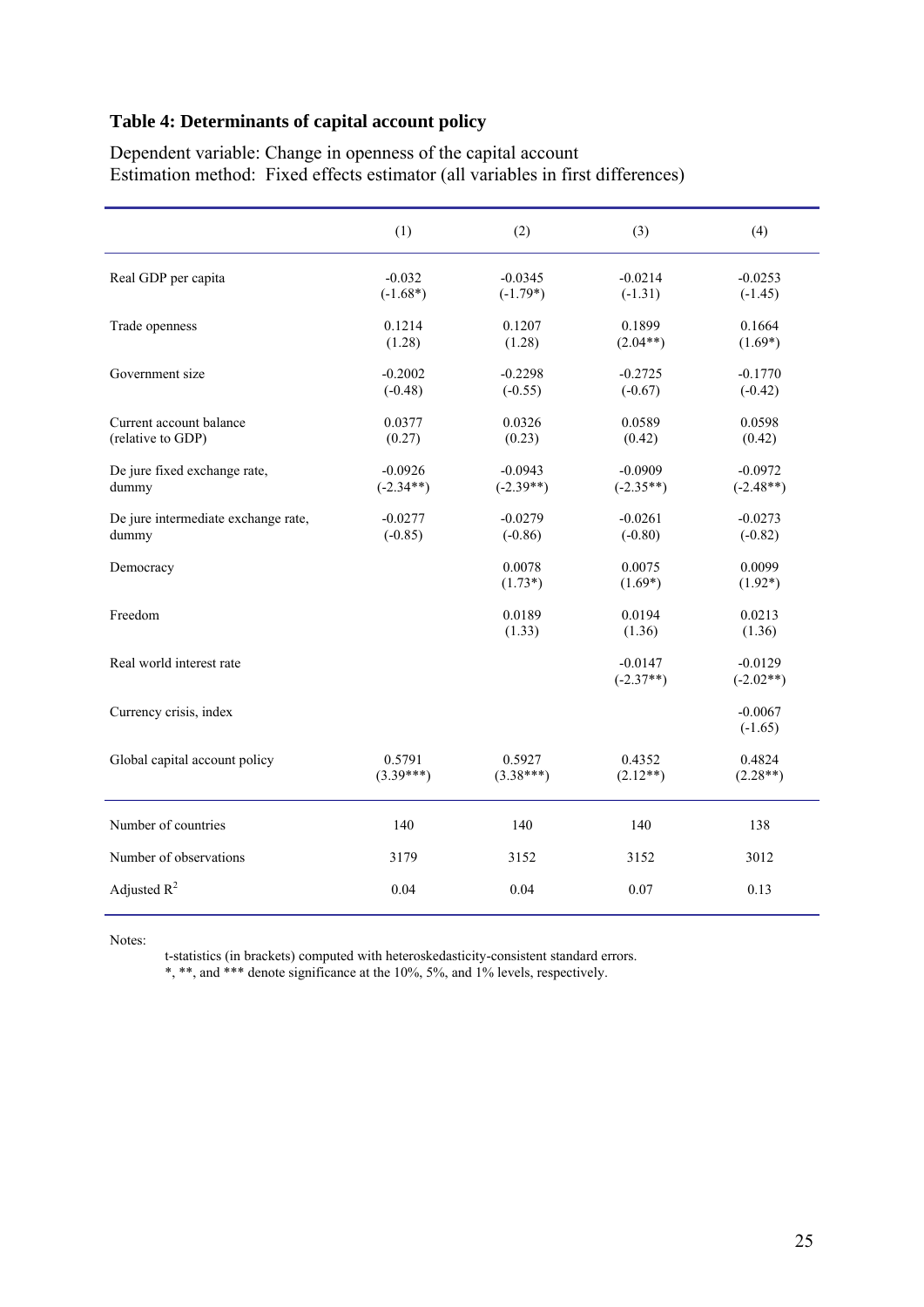## **Table 5: Determinants of capital account policy: Subsamples**

Dependent variable: Change in openness of the capital account Estimation method: Fixed effects estimator (all variables in first differences)

|                                     | Industrial countries |                  | Emerging and developing countries |                          |
|-------------------------------------|----------------------|------------------|-----------------------------------|--------------------------|
|                                     | (1)                  | (2)              | (3)                               | (4)                      |
| Real GDP per capita                 | $-0.0762$            | $-0.073$         | $-0.0026$                         | 0.0016                   |
|                                     | $(-2.36**)$          | $(-2.16**)$      | $(-0.13)$                         | (0.08)                   |
| Trade openness                      | $-0.3157$            | $-0.3186$        | 0.1448                            | 0.1960                   |
|                                     | $(-1.02)$            | $(-0.71)$        | (1.50)                            | $(1.95*)$                |
| Government size                     | 0.4986               | $-0.2470$        | $-0.2529$                         | $-0.3348$                |
|                                     | (0.27)               | $(-0.13)$        | $(-0.60)$                         | $(-0.80)$                |
| Current account balance             | 0.0735               | 0.2025           | 0.0210                            | 0.0645                   |
| (relative to GDP)                   | (0.11)               | (0.29)           | (0.15)                            | (0.44)                   |
| De jure fixed exchange rate,        | $-0.0111$            | $-0.0212$        | $-0.1296$                         | $-0.1232$                |
| dummy                               | $(-0.11)$            | $(-0.20)$        | $(-3.24***)$                      | $(-3.10***)$             |
| De jure intermediate exchange rate, | $-0.0452$            | $-0.0488$        | $-0.0318$                         | $-0.0293$                |
| dummy                               | $(-0.45)$            | $(-0.47)$        | $(-0.99)$                         | $(-0.89)$                |
| Democracy                           | 0.0101               | 0.0122           | 0.0078                            | 0.0089                   |
|                                     | (0.55)               | (0.68)           | $(1.66*)$                         | $(1.69*)$                |
| Freedom                             | $-0.0013$            | 0.0037           | 0.0198                            | 0.0239                   |
|                                     | $(-0.05)$            | (0.12)           | (1.31)                            | (1.44)                   |
| Real world interest rate            |                      | 0.0057<br>(0.54) |                                   | $-0.0171$<br>$(-2.23**)$ |
| Currency crisis, index              |                      | 0.0087<br>(1.04) |                                   | 0.0070<br>(1.33)         |
| Global capital account policy       | 0.7510               | 0.6051           | 0.5979                            | 0.4918                   |
|                                     | $(2.83***)$          | (1.67)           | $(2.75***)$                       | $(1.84*)$                |
| Number of countries                 | 22                   | 21               | 118                               | 117                      |
| Number of observations              | 681                  | 647              | 2471                              | 2371                     |
| Adjusted $R^2$                      | 0.01                 | 0.03             | 0.10                              | 0.19                     |

Notes:

t-statistics (in brackets) computed with heteroskedasticity-consistent standard errors.

\*, \*\*, and \*\*\* denote significance at the 10%, 5%, and 1% levels, respectively.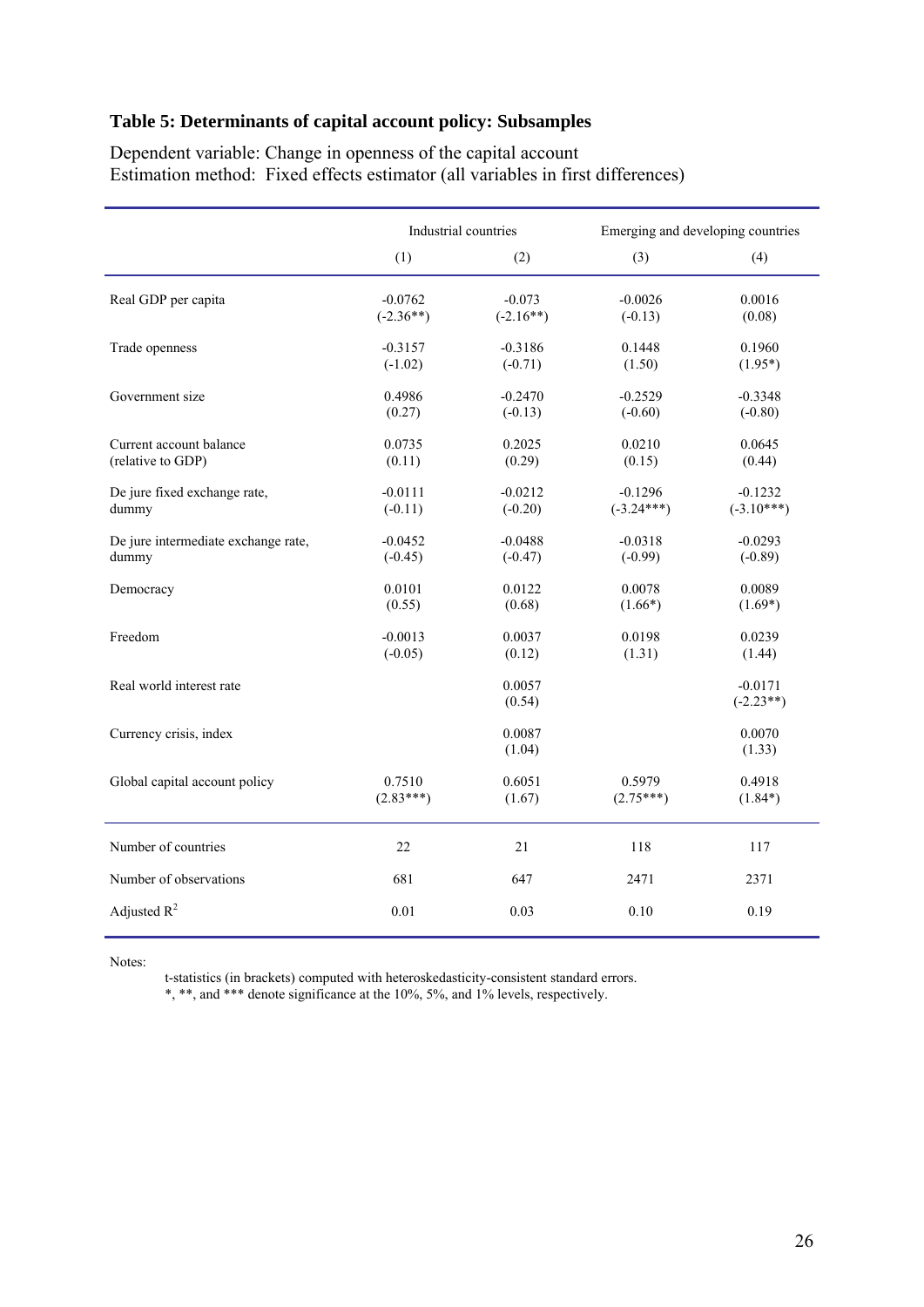## **Appendix A: Capital account policy and the allocation of capital**

Assume that two countries produce a private good using mobile capital (K) and immobile labour (L) via a constant returns to scale production function

$$
Y = A \cdot F(K, L)
$$
 with  $F_K > 0$ ,  $F_L > 0$ ,  $F_{KK} < 0$ ,  $F_{LL} < 0$ 

where Y denotes output and A measures total factor productivity. In the intensive form this can be written as

$$
y = A \cdot f(k)
$$

where y denotes output per capita and k represents capital per capita. International capital flows to the use with the highest risk-adjusted return. It thereby equalises net-of-tax returns such that in equilibrium its distribution satisfies:

$$
A \cdot f'(k) \cdot z = r = A \cdot f'(k^*) \cdot z^*
$$

where z and  $z^*$  are the indices of capital account openness ( $0 < z < 1$ ). The larger z, the more open the capital account. r is the endogenous worldwide net return. If the domestic country removes capital controls, its net return rises. As a consequence, capital leaves the foreign country and is re-invested in the domestic country. This has two consequences: First, capital per worker rises in the domestic economy. This temporarily increases the growth rate of output during the inflow period and leads to a permanently higher level of output. The country's net return falls until it reaches r. Second, r also decreases. The new equilibrium is characterised by a larger share of world capital invested in the domestic economy and by a lower net return of capital.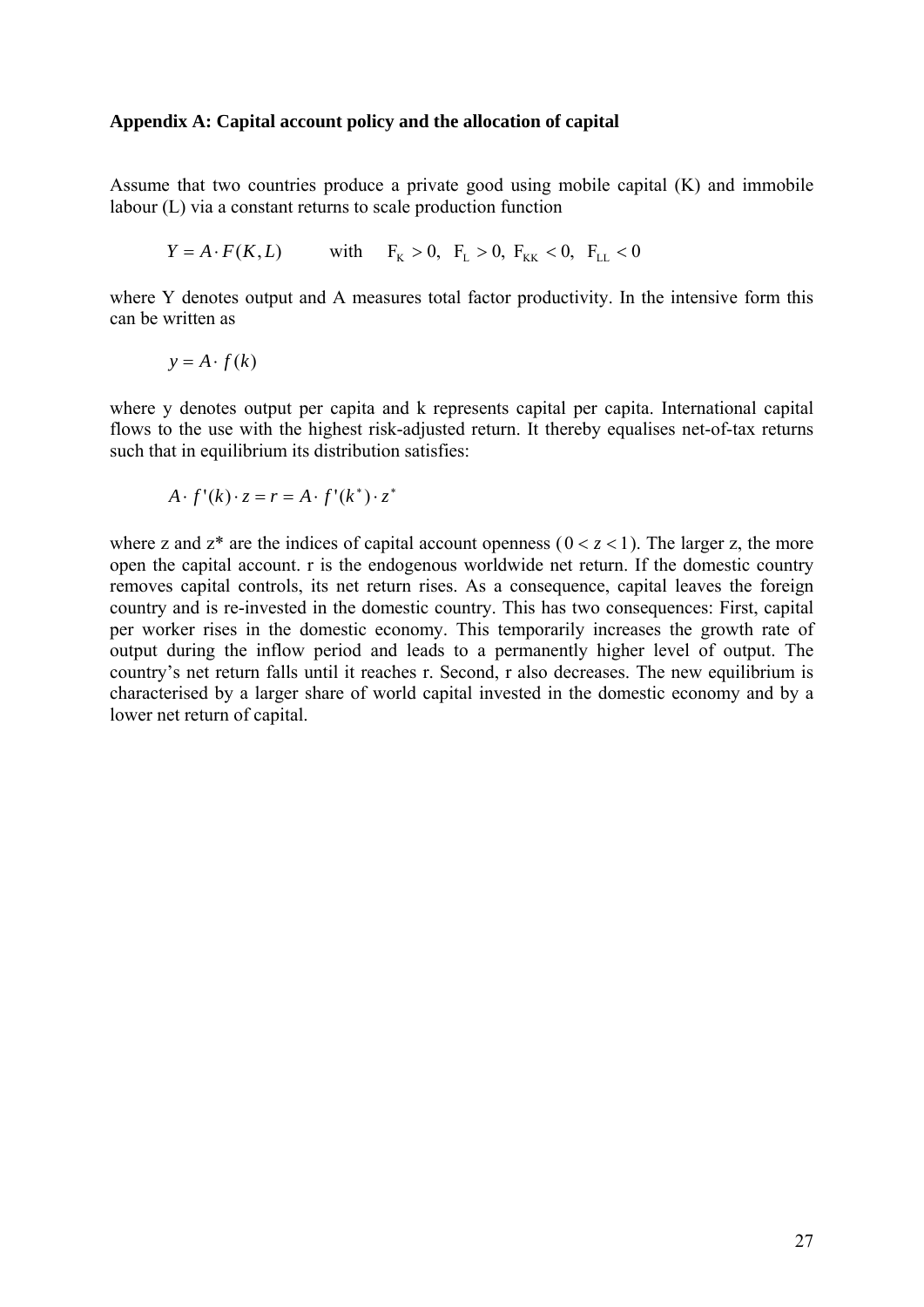# **Appendix B: Country list (140 countries)**

| Albania            | Ecuador                  | Latvia              | Saudi Arabia         |
|--------------------|--------------------------|---------------------|----------------------|
| Algeria            | Egypt, Arab Rep.*        | Lebanon             | Senegal              |
| Argentina*         | El Salvador              | Lesotho             | Sierra Leone         |
| Armenia            | <b>Equatorial Guinea</b> | Liberia             | Singapore            |
| Australia          | Estonia                  | Libya               | Slovak Republic      |
| Austria            | Ethiopia                 | Lithuania           | Slovenia             |
| Bahrain            | Fiji                     | Macedonia, FYR      | Solomon Islands      |
| Bangladesh         | Finland                  | Madagascar          | South Africa*        |
| <b>Belarus</b>     | France                   | Malawi              | Spain                |
| Belgium            | Gabon                    | Malaysia*           | Sri Lanka            |
| Benin              | Gambia, The              | Mali                | Sudan                |
| Bolivia            | Georgia                  | Mauritania          | Swaziland            |
| Botswana           | Germany                  | Mauritius           | Sweden               |
| Brazil*            | Ghana                    | Mexico*             | Switzerland          |
| Bulgaria           | Greece                   | Moldova             | Syrian Arab          |
| Burkina Faso       | Guatemala                | Mongolia            | Republic             |
| Burundi            | Guinea                   | Morocco             | Tajikistan           |
| Cambodia           | Guinea-Bissau            | Mozambique          | Tanzania             |
| Cameroon           | Guyana                   | Namibia             | Thailand*            |
| Canada             | Haiti                    | Nepal               | Togo                 |
| Central African    | Honduras                 | Netherlands         | Trinidad and Tobago  |
| Republic           | Hungary*                 | Nicaragua           | Tunisia              |
| Chad               | India*                   | Niger               | Turkey*              |
| Chile*             | Indonesia*               | Norway              | Uganda               |
| China*             | Iran, Islamic Rep.       | Oman                | Ukraine              |
| Colombia           | Ireland                  | Pakistan            | United Kingdom       |
| Comoros            | Israel*                  | Panama              | <b>United States</b> |
| Congo, Rep.        | Italy                    | Papua New Guinea    | Uruguay              |
| Costa Rica         | Jamaica                  | Paraguay            | Venezuela, RB        |
| Cote d'Ivoire      | Japan                    | Peru*               | Vietnam              |
| Croatia            | Jordan                   | Philippines*        | Yemen, Rep.          |
| Cyprus             | Kazakhstan               | Poland*             | Zambia               |
| Czech Republic     | Kenya                    | Portugal            | Zimbabwe             |
| Denmark            | Kuwait                   | Romania             |                      |
| Djibouti           | Kyrgyz Republic          | Russian Federation* |                      |
| Dominican Republic | Lao PDR                  | Rwanda              |                      |

Note: Countries marked with an asterisk belong to the group of emerging-market countries.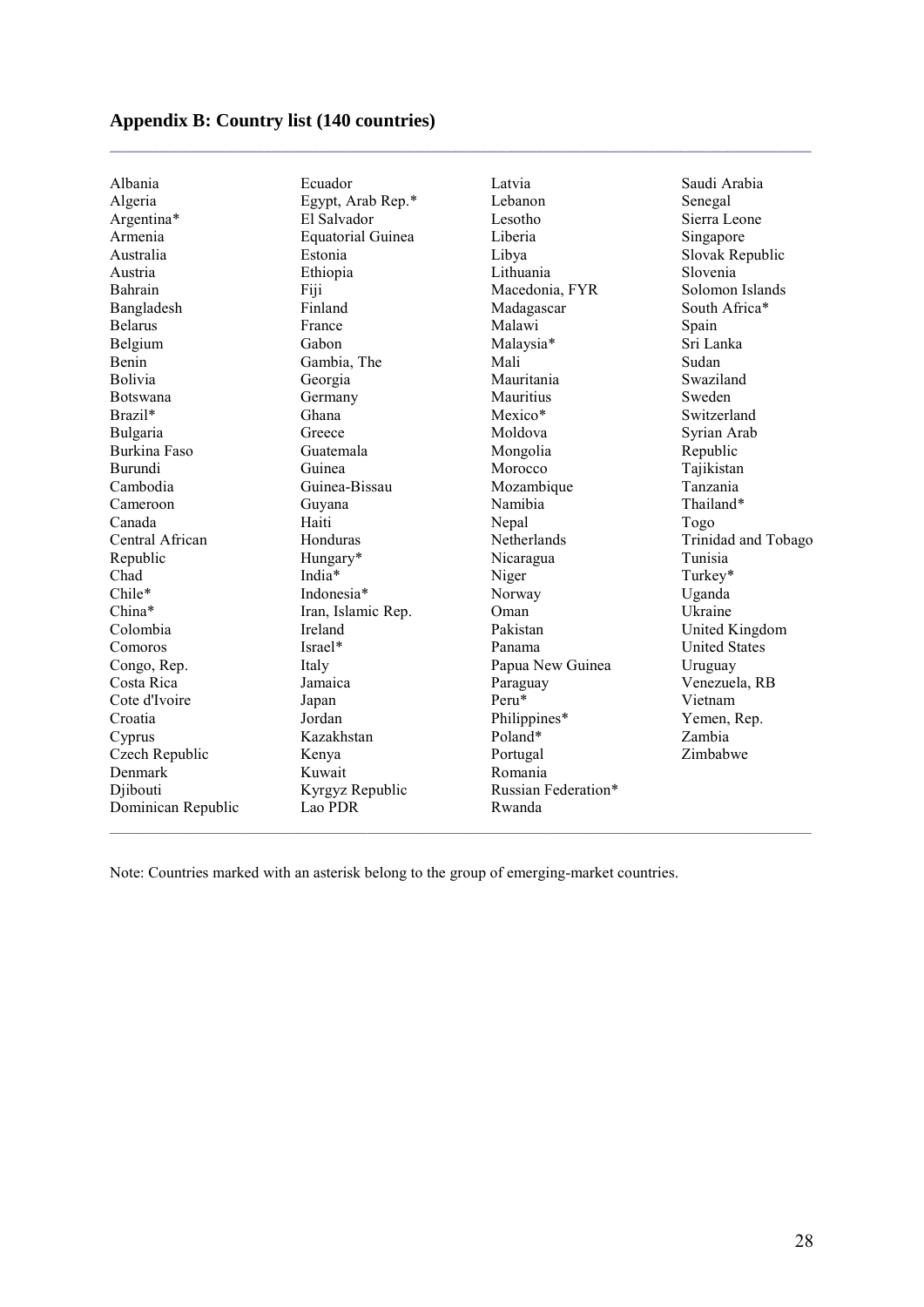| Variable                                           | Source                                                            | Description                                                                                                                                                                                                                                                                                                                                                   |
|----------------------------------------------------|-------------------------------------------------------------------|---------------------------------------------------------------------------------------------------------------------------------------------------------------------------------------------------------------------------------------------------------------------------------------------------------------------------------------------------------------|
| De jure capital<br>account openness<br>(Chinn-Ito) | Chinn and<br>Ito (2002,<br>2006)                                  | Measure of the de jure openness of the capital<br>account. Calculation is based on the binary<br>dummy variables of the IMF's Annual Report on<br><b>Exchange Arrangements and Exchange</b><br>Restrictions (AREAR).                                                                                                                                          |
| De jure capital<br>account openness<br>(Edwards)   | Edwards<br>(2005)                                                 | Index that combines the measures from Quinn<br>(2003) and Mody and Murshid (2005) [both are<br>based on the information provided by the<br>AREAR] and information from country-specific<br>sources                                                                                                                                                            |
| Global capital<br>account policy                   | Own calcu-<br>lation based<br>on Chinn<br>and Ito<br>(2002, 2006) | Weighted sum of the Chinn-Ito index of capital<br>account openness over all countries excluding<br>the country under consideration, where the<br>weights decrease in geographic distance and sum<br>up to one.                                                                                                                                                |
| Real GDP per<br>capita                             | World Bank<br>(2009)                                              | GDP is measured as gross domestic product in<br>constant international dollars with the year 2000<br>as base. An international dollar has the same<br>purchasing power over GDP as the U.S. dollar<br>has in the United States. This measure of GDP is<br>divided by the population, which counts all<br>residents regardless of legal status or citizenship. |
| Trade openness                                     | World Bank<br>(2009)                                              | Openness is defined as the sum of exports and<br>imports divided by GDP. Data are expressed in<br>per cent.                                                                                                                                                                                                                                                   |
| Government size                                    | World Bank<br>(2009)                                              | Government size is defined as general<br>government final consumption expenditure,<br>which includes all government current<br>expenditure for purchases of goods and services,<br>relative to current GDP.                                                                                                                                                   |
| Current account<br>balance                         | World Bank<br>(2009)                                              | Current account balance is the sum of net<br>exports of goods and services, net income and<br>net current transfers. Data are divided by GDP.                                                                                                                                                                                                                 |
| De jure fixed<br>exchange rates,<br>dummy          | Ghosh et al.<br>$(2002)$ and<br>own update<br>based<br>on AREAER  | Equals one if one of the following finer<br>categories applies: dollarized, currency board,<br>monetary union, single currency peg, published<br>basket peg and secret basket peg.                                                                                                                                                                            |

# **Appendix C: List of variables and data sources**